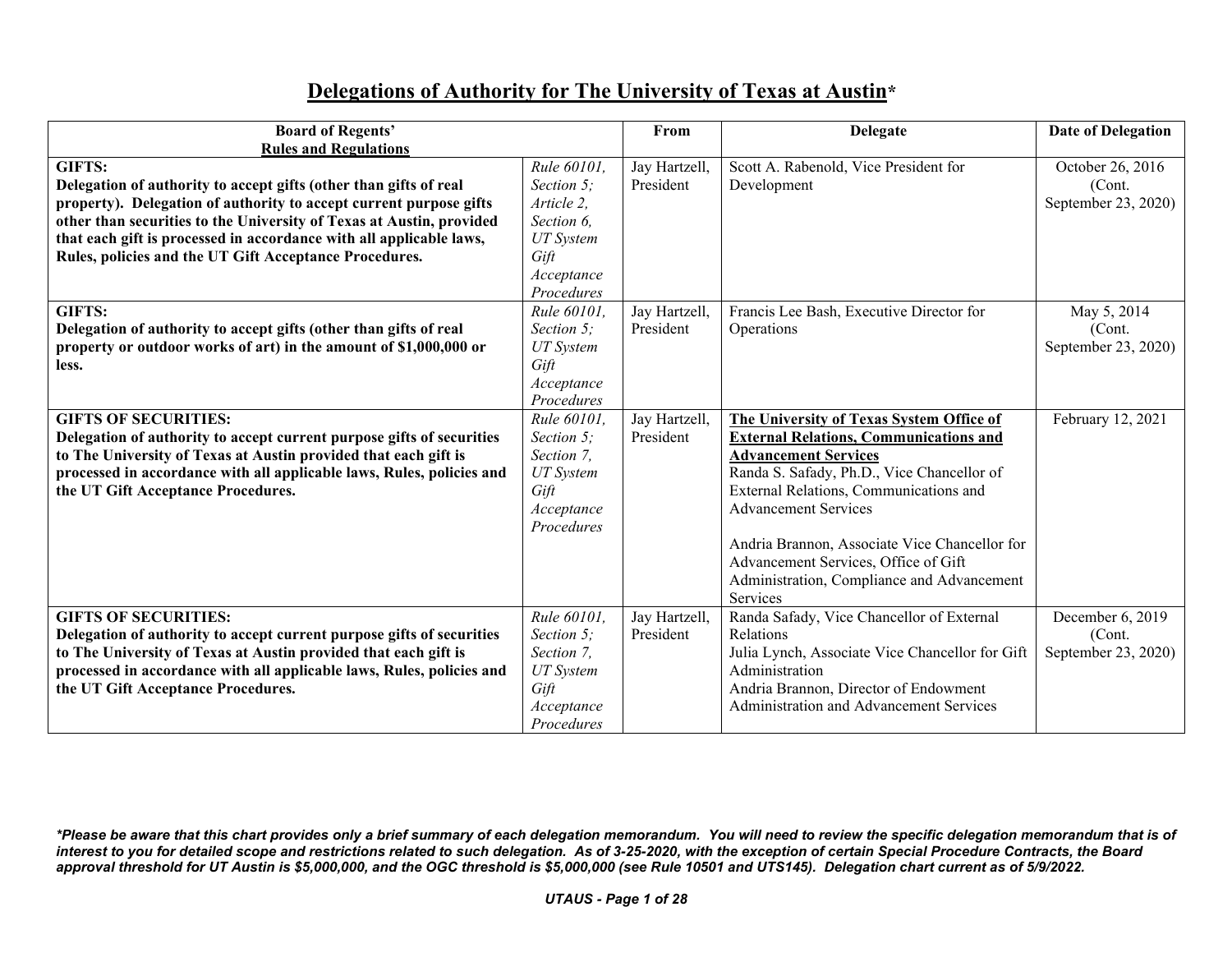| <b>Board of Regents'</b>                                              |                   | From          | <b>Delegate</b>                            | <b>Date of Delegation</b> |
|-----------------------------------------------------------------------|-------------------|---------------|--------------------------------------------|---------------------------|
| <b>Rules and Regulations</b>                                          |                   |               |                                            |                           |
| IRS FORMS RELATED TO GIFTS:                                           | Rule 60101,       | Jay Hartzell, | Vice President for University Development  | October 26, 2016          |
| Delegation of authority to execute certain IRS forms, including IRS   | Section 6;        | President     | <b>Executive Director</b>                  | (Cont.                    |
| Form 8283 and 8282. This authority extends only to necessary IRS      | Rule 60101,       |               | Vice President and Chief Financial Officer | September 23, 2020)       |
| forms relating to gifts accepted on behalf of the University of Texas | Section 2         |               | Associate Vice President and Controller    |                           |
| at Austin.                                                            |                   |               |                                            |                           |
| <b>BANKING:</b>                                                       | Rule 10501;       | Jay Hartzell, | Ms. Linda Shaunessy                        | August 1, 2012            |
| Delegation of authority to execute and deliver contracts for banking  | UTS166;           | President     |                                            | (Cont.                    |
| services.                                                             | <b>UTS167</b>     |               |                                            | September 23, 2020)       |
| <b>BANKING:</b>                                                       | Rule 22201,       | Jay Hartzell, | Darrell Bazzell, Senior Vice President and | April 18, 2016            |
| Delegation of authority to execute and deliver contracts for banking  | Section 5.1       | President     | Chief Financial Officer                    | (Cont.                    |
| services.                                                             |                   |               |                                            | September 23, 2020)       |
| <b>MAJOR CAPITAL CONSTRUCTION PROJECTS:</b>                           | Rule 80402;       | Jay Hartzell, | Michael Zimmerman, Project Manager II,     | March 1, 2021             |
| Delegation of authority to:                                           | Rule 80404:       | President     | Capital Planning and Construction          |                           |
| (1) Sign and execute changes to fully executed construction           | <b>Rule 10501</b> |               |                                            |                           |
| agreements on the approved template up to a value of \$250,000 per    |                   |               |                                            |                           |
| change funded from within the contract,                               |                   |               |                                            |                           |
| (2) Sign and execute changes to a fully executed Architectural and    |                   |               |                                            |                           |
| Engineering Design Service Contract on the approved template up to    |                   |               |                                            |                           |
| a value of \$75,000 per change, and                                   |                   |               |                                            |                           |
| (3) Sign and execute Indefinite Delivery/Indefinite Quantity (IDIQ)   |                   |               |                                            |                           |
| work orders for technical service providers on the approved           |                   |               |                                            |                           |
| template up to a value of \$75,000, and within the total amount of    |                   |               |                                            |                           |
| money under the UT Austin agreement.                                  |                   |               |                                            |                           |
| <b>CONSTRUCTION PROJECTS RELATED TO MAJOR CAPITAL</b>                 | Rule 80402;       | Jay Hartzell, | Not to exceed \$10,000 per change          | March 6, 2018             |
| <b>PROJECTS - CHANGES TO FULLY EXECUTED</b>                           | Rule 80404;       | President     | John Hamilton, Construction Inspector II,  | (Cont.                    |
| <b>CONSTRUCTION AGREEMENTS:</b>                                       | <b>Rule 10501</b> |               | Campus Planning & Project Management       | September 23, 2020)       |
| Delegation of authority to sign and execute changes to fully-executed |                   |               | Kevin Preuss, Project Manager II, Campus   |                           |
| construction agreements on the approved template with a total value   |                   |               | Planning & Project Management              |                           |
| not to exceed \$10,000 per change funded from within the contract.    |                   |               |                                            |                           |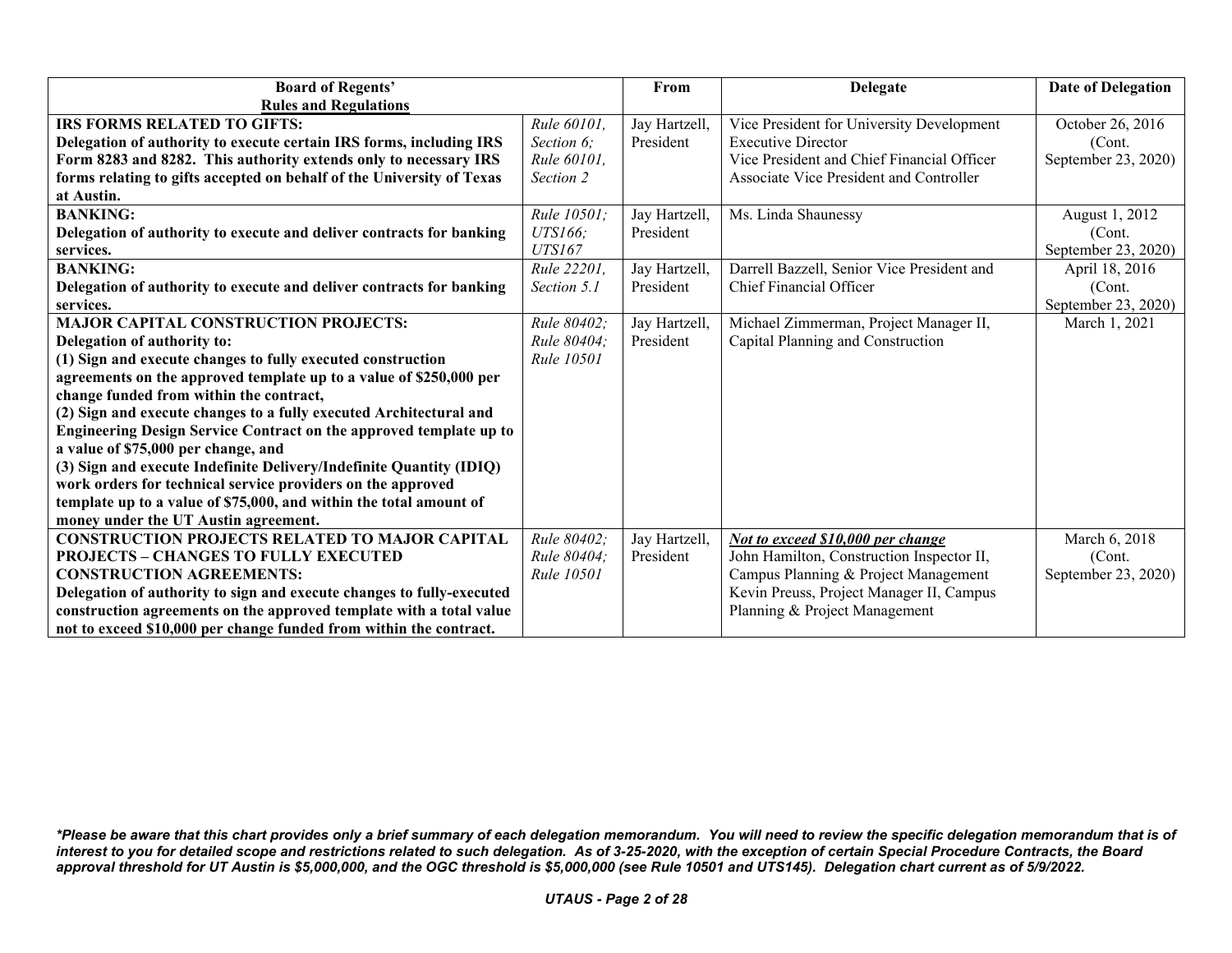| <b>Board of Regents'</b>                                                                                                                  |             | From          | <b>Delegate</b>                             | <b>Date of Delegation</b> |
|-------------------------------------------------------------------------------------------------------------------------------------------|-------------|---------------|---------------------------------------------|---------------------------|
| <b>Rules and Regulations</b>                                                                                                              |             |               |                                             |                           |
| NEW MINOR CONSTRUCTION PROJECTS AND MINOR                                                                                                 | Rule 80403; | Jay Hartzell, | David Darling, Associate Vice President for | January 8, 2020           |
| REPAIR AND REHABILITATION CONSTRUCTION                                                                                                    | Rule 10501  | President     | Facilities Planning and Management          | (Cont.                    |
| <b>PROJECTS:</b>                                                                                                                          |             |               |                                             | September 23, 2020)       |
| Delegation of authority to (1) execute and deliver construction                                                                           |             |               |                                             |                           |
| related agreements, guaranteed maximum price or changes, and                                                                              |             |               |                                             |                           |
| other documents; and (2) appoint architects; approve plans and                                                                            |             |               |                                             |                           |
| construction documents; execute and deliver agreements and                                                                                |             |               |                                             |                           |
| changes with architects, engineers, and other professional service                                                                        |             |               |                                             |                           |
| providers for all new minor construction projects and minor repair                                                                        |             |               |                                             |                           |
| and rehabilitation projects with an anticipated value under \$4                                                                           |             |               |                                             |                           |
| million.                                                                                                                                  |             |               |                                             |                           |
| <b>MINOR AND MAJOR CONSTRUCTION PROJECTS - WORK</b>                                                                                       | Rule 80402; | Jay Hartzell, | Darrell Bazzell, Senior Vice President and  | August 30, 2019           |
| ORDERS, CONSTRUCTION CONTRACTS, AGREEMENTS AND                                                                                            | Rule 80404; | President     | Chief Financial Officer                     | (Cont.                    |
| <b>CHANGES TO FULLY EXECUTED AGREEMENTS:</b>                                                                                              | Rule 10501  |               |                                             | September 23, 2020)       |
| Delegation of authority to:                                                                                                               |             |               |                                             |                           |
| (1) Sign and execute construction agreements on the approved                                                                              |             |               |                                             |                           |
| template up to a total value of \$4,000,000 funded from within the                                                                        |             |               |                                             |                           |
| contract.                                                                                                                                 |             |               |                                             |                           |
| (2) Sign and execute changes to fully executed construction                                                                               |             |               |                                             |                           |
| agreements on the approved template up to a total value of                                                                                |             |               |                                             |                           |
| \$4,000,000 per change funded from within the contract.                                                                                   |             |               |                                             |                           |
| (3) Sign and execute Architectural and Engineering Design and                                                                             |             |               |                                             |                           |
| Professional Services Contracts on the approved template up to a                                                                          |             |               |                                             |                           |
| total value of \$4,000,000.                                                                                                               |             |               |                                             |                           |
| (4) Sign and execute changes to a fully executed Architectural and<br><b>Engineering Design and Professional Services Contract on the</b> |             |               |                                             |                           |
| approved template up to a total value of \$4,000,000 per change.                                                                          |             |               |                                             |                           |
| (5) Appoint architects, approve construction related plans and                                                                            |             |               |                                             |                           |
| construction related documents.                                                                                                           |             |               |                                             |                           |
| (6) Sign, execute and deliver related contracts and/or agreements                                                                         |             |               |                                             |                           |
| with a guaranteed maximum price or stipulated sum proposals or                                                                            |             |               |                                             |                           |
| related documents with an anticipated value up to \$4,000,000.                                                                            |             |               |                                             |                           |
| (7) Sign, execute and deliver contracts and/or agreements with                                                                            |             |               |                                             |                           |
| architects, engineers, and other professional service providers for all                                                                   |             |               |                                             |                           |
| new minor or major construction projects and minor or major                                                                               |             |               |                                             |                           |
| repair and rehabilitation projects with an anticipated value up to                                                                        |             |               |                                             |                           |
| \$4,000,000.                                                                                                                              |             |               |                                             |                           |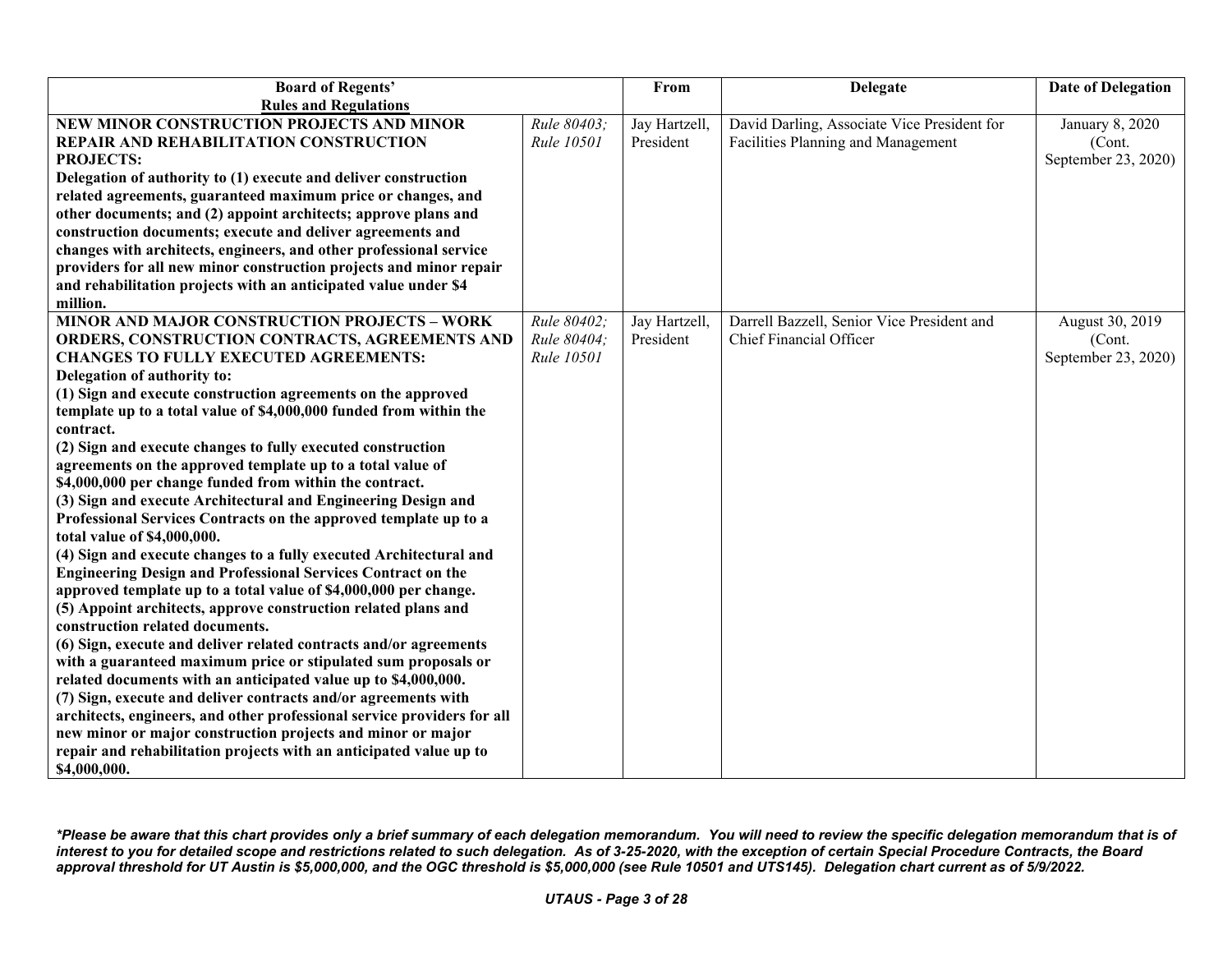| <b>Board of Regents'</b>                                            |                    | From          | <b>Delegate</b>                             | <b>Date of Delegation</b> |
|---------------------------------------------------------------------|--------------------|---------------|---------------------------------------------|---------------------------|
| <b>Rules and Regulations</b>                                        |                    |               |                                             |                           |
| <b>MAJOR CONSTRUCTION PROJECTS:</b>                                 | Rule 80402;        | Jay Hartzell, | David Darling, Associate Vice President for | January 8, 2020           |
| Delegation of authority to:                                         | <i>Rule 80404;</i> | President     | Facilities Planning and Management          | (Cont.                    |
| (1) Sign and execute changes to fully executed construction         | <b>Rule 10501</b>  |               |                                             | September 23, 2020)       |
| agreements on the approved template up to a value of the Total      |                    |               |                                             |                           |
| Project Cost less the Project Contingency funded from within the    |                    |               |                                             |                           |
| contract.                                                           |                    |               |                                             |                           |
| (2) Sign and execute changes to a fully executed Architectural and  |                    |               |                                             |                           |
| Engineering Design Service Contract on the approved template up to  |                    |               |                                             |                           |
| a value of the Total Project Cost less the Project Contingency.     |                    |               |                                             |                           |
| (3) Sign and execute Indefinite Delivery Indefinite Quantity (IDIQ) |                    |               |                                             |                           |
| work orders for technical service providers on the approved         |                    |               |                                             |                           |
| template up to a value of the Total Project Cost less the Project   |                    |               |                                             |                           |
| Contingency, and within the total amount of money under the UT      |                    |               |                                             |                           |
| Austin agreement.                                                   |                    |               |                                             |                           |
| <b>MAJOR CONSTRUCTION PROJECTS:</b>                                 | Rule 80402;        | Jay Hartzell, | Mr. James Shackelford                       | September 6, 2017         |
| Delegation of authority to:                                         | Rule 80404;        | President     |                                             | (Cont.                    |
| (1) Sign and execute changes to fully executed construction         | Rule 10501         |               |                                             | September 23, 2020)       |
| agreements on the approved template up to a value of \$750,000 per  |                    |               |                                             |                           |
| change funded from within the contract.                             |                    |               |                                             |                           |
| (2) Sign and execute changes to a fully executed Architectural and  |                    |               |                                             |                           |
| Engineering Design Service Contract on the approved template up to  |                    |               |                                             |                           |
| a value of \$200,000 per change.                                    |                    |               |                                             |                           |
| (3) Sign and execute IDIQ work orders for technical service         |                    |               |                                             |                           |
| providers on the approved template up to a value of \$200,000, and  |                    |               |                                             |                           |
| within the total amount of money under the UT System agreement.     |                    |               |                                             |                           |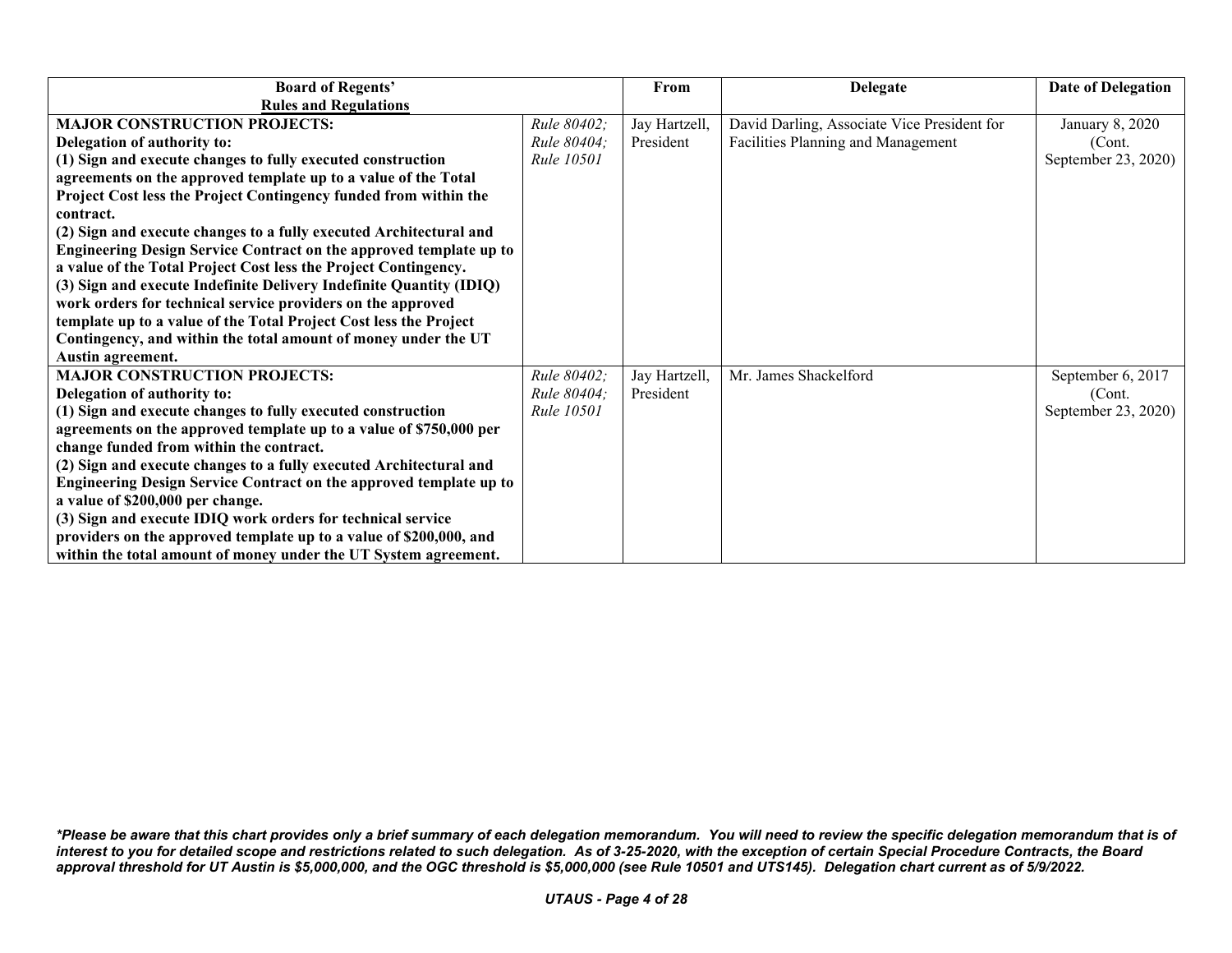| <b>Board of Regents'</b>                                                  |                    | From          | <b>Delegate</b>     | <b>Date of Delegation</b> |
|---------------------------------------------------------------------------|--------------------|---------------|---------------------|---------------------------|
| <b>Rules and Regulations</b>                                              |                    |               |                     |                           |
| <b>CONSTRUCTION PROJECTS RELATED TO MAJOR CAPITAL</b>                     | Rule 80402;        | Jay Hartzell, | Mr. Darrell Bazzell | September 6, 2017         |
| <b>PROJECTS:</b>                                                          | Rule 80404:        | President     |                     | (Cont.                    |
| Delegation of authority to:                                               | Rule 10501         |               |                     | September 23, 2020)       |
| (1) Sign and execute changes to fully executed construction               |                    |               |                     |                           |
| agreements on the approved template up to a value of the Total            |                    |               |                     |                           |
| <b>Project Cost.</b>                                                      |                    |               |                     |                           |
| (2) Sign and execute changes to a fully executed Architectural and        |                    |               |                     |                           |
| <b>Engineering Design Service Contract on the approved template up to</b> |                    |               |                     |                           |
| a value of the Total Project Cost.                                        |                    |               |                     |                           |
| (3) Sign and execute IDIQ work orders for technical service               |                    |               |                     |                           |
| providers on the approved template up to a value of the Total             |                    |               |                     |                           |
| Project Cost, and within the total amount of money under the UT           |                    |               |                     |                           |
| System agreement.                                                         |                    |               |                     |                           |
| (4) Sign and execute Purchase Orders for the purchase of Fixtures,        |                    |               |                     |                           |
| Furniture, and Equipment related to major capital projects                |                    |               |                     |                           |
| provided the cost of the purposed does not exceed Total Project Cost.     |                    |               |                     |                           |
| <b>CONSTRUCTION PROJECTS RELATED TO MAJOR CAPITAL</b>                     | Rule 80402:        | Jay Hartzell, | Mr. Michael Uyeda   | September 6, 2017         |
| <b>PROJECTS:</b>                                                          | <i>Rule 80404;</i> | President     |                     | (Cont.                    |
| Delegation of authority to:                                               | Rule 10501         |               |                     | September 23, 2020)       |
| (1) Sign and execute changes to fully executed construction               |                    |               |                     |                           |
| agreements on the approved template up to a value of \$500,000 per        |                    |               |                     |                           |
| change funded from within the contract.                                   |                    |               |                     |                           |
| (2) Sign and execute changes to a fully executed Architectural and        |                    |               |                     |                           |
| Engineering Design Service Contract on the approved template up to        |                    |               |                     |                           |
| a value of \$125,000 per change.                                          |                    |               |                     |                           |
| (3) Sign and execute IDIQ work orders for technical service               |                    |               |                     |                           |
| providers on the approved template up to a value of \$125,000, and        |                    |               |                     |                           |
| within the total amount of money under the UT System agreement.           |                    |               |                     |                           |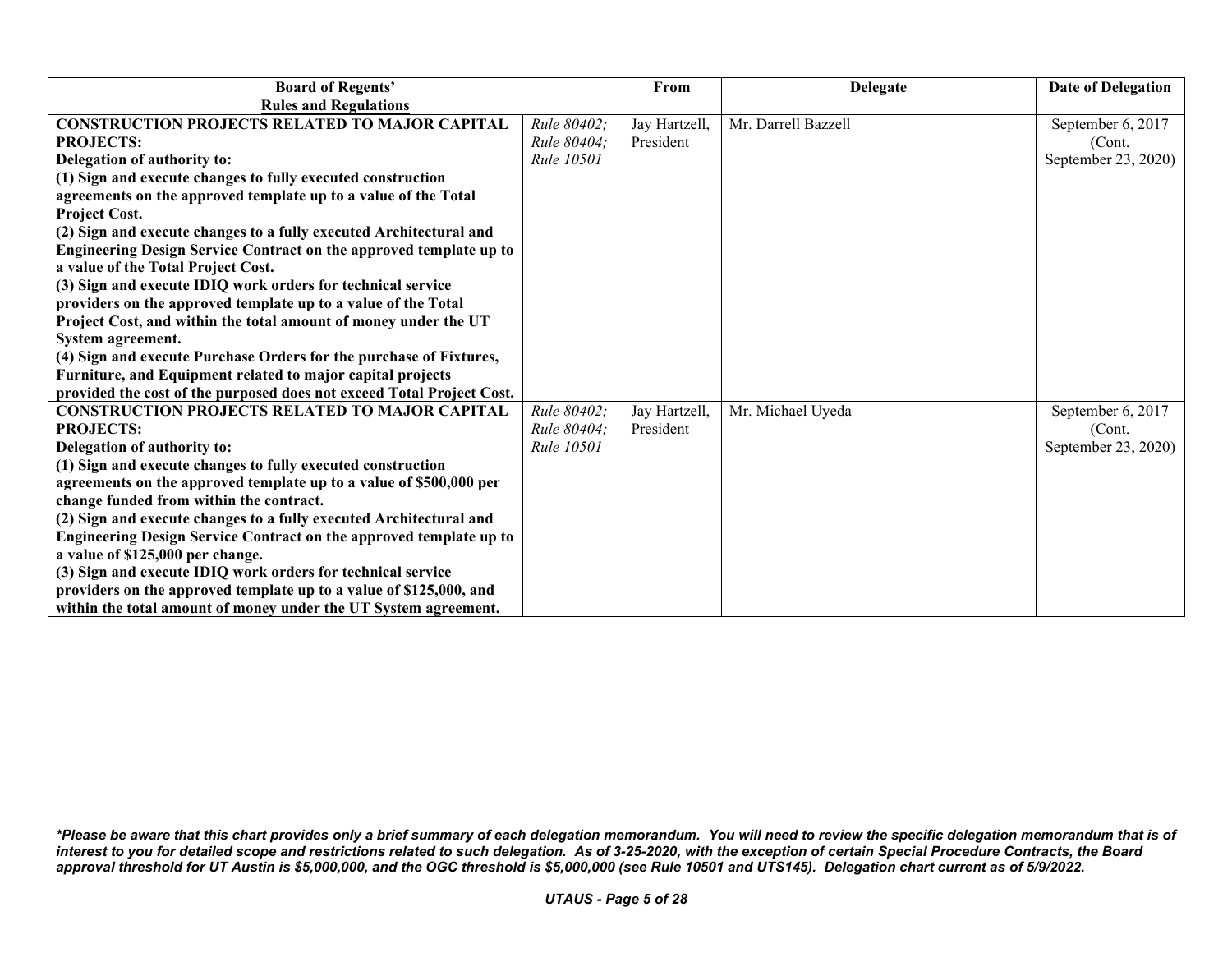| <b>Board of Regents'</b>                                                 |                   | From          | <b>Delegate</b>                            | <b>Date of Delegation</b> |
|--------------------------------------------------------------------------|-------------------|---------------|--------------------------------------------|---------------------------|
| <b>Rules and Regulations</b>                                             |                   |               |                                            |                           |
| <b>CONSTRUCTION PROJECTS RELATED TO MAJOR CAPITAL</b>                    | Rule 80402;       | Jay Hartzell, | Mr. Mark Brooks                            | September 6, 2017         |
| <b>PROJECTS:</b>                                                         | Rule 80404;       | President     | Mr. Michael Byer                           | (Cont.                    |
| Delegation of authority to:                                              | <b>Rule 10501</b> |               | Mr. Keith Westmoreland                     | September 23, 2020)       |
| (1) Sign and execute changes to fully executed construction              |                   |               |                                            |                           |
| agreements on the approved template up to a value of \$250,000 per       |                   |               |                                            |                           |
| change funded from within the contract.                                  |                   |               |                                            |                           |
| (2) Sign and execute changes to a fully executed Architectural and       |                   |               |                                            |                           |
| Engineering Design Service Contract on the approved template up to       |                   |               |                                            |                           |
| a value of \$75,000 per change.                                          |                   |               |                                            |                           |
| (3) Sign and execute IDIQ work orders for technical service              |                   |               |                                            |                           |
| providers on the approved template up to a value of \$75,000, and        |                   |               |                                            |                           |
| within the total amount of money under the UT System agreement.          |                   |               |                                            |                           |
| <b>CONSTRUCTION PROJECTS RELATED TO MAJOR CAPITAL</b>                    | Rule 80402;       | Jay Hartzell, | Mr. Steven Arzola                          | September 6, 2017         |
| <b>PROJECTS - CHANGES TO FULLY EXECUTED</b>                              | Rule 80404:       | President     | Mr. John Gorencel                          | (Cont.                    |
| <b>CONSTRUCTION AGREEMENTS:</b>                                          | Rule 10501        |               | Mr. Richard Ortega                         | September 23, 2020)       |
| Delegation of authority to sign and execute changes to fully-executed    |                   |               |                                            |                           |
| construction agreements on the approved template up to a value of        |                   |               |                                            |                           |
| \$10,000 per change funded from within the contract.                     |                   |               |                                            |                           |
| <b>CONSTRUCTION - PRIVATIZED CONSTRUCTION PROJECT</b>                    | Rule 10501        | Jay Hartzell, | Darrell Bazzell, Senior Vice President and | November 4, 2020          |
| - MOODY CENTER AND ANCILLARY PROJECTS:                                   |                   | President     | Chief Financial Officer, Financial and     |                           |
| Delegation of authority to:                                              |                   |               | <b>Administrative Services</b>             |                           |
| 1) approve changes to fully executed agreements for construction         |                   |               |                                            |                           |
| services up to a value of the Total Project Cost;                        |                   |               |                                            |                           |
| 2) approve and execute changes to a fully executed architect,            |                   |               |                                            |                           |
| engineer, and professional service agreements up to a value of the       |                   |               |                                            |                           |
| <b>Total Project Cost;</b>                                               |                   |               |                                            |                           |
| 3) approve and execute changes to technical service providers up to a    |                   |               |                                            |                           |
| value of the Total Project Cost, (and within the total contract value in |                   |               |                                            |                           |
| accordance with the Regents' rules if services are procured under        |                   |               |                                            |                           |
| master agreements with The University of Texas at Austin).               |                   |               |                                            |                           |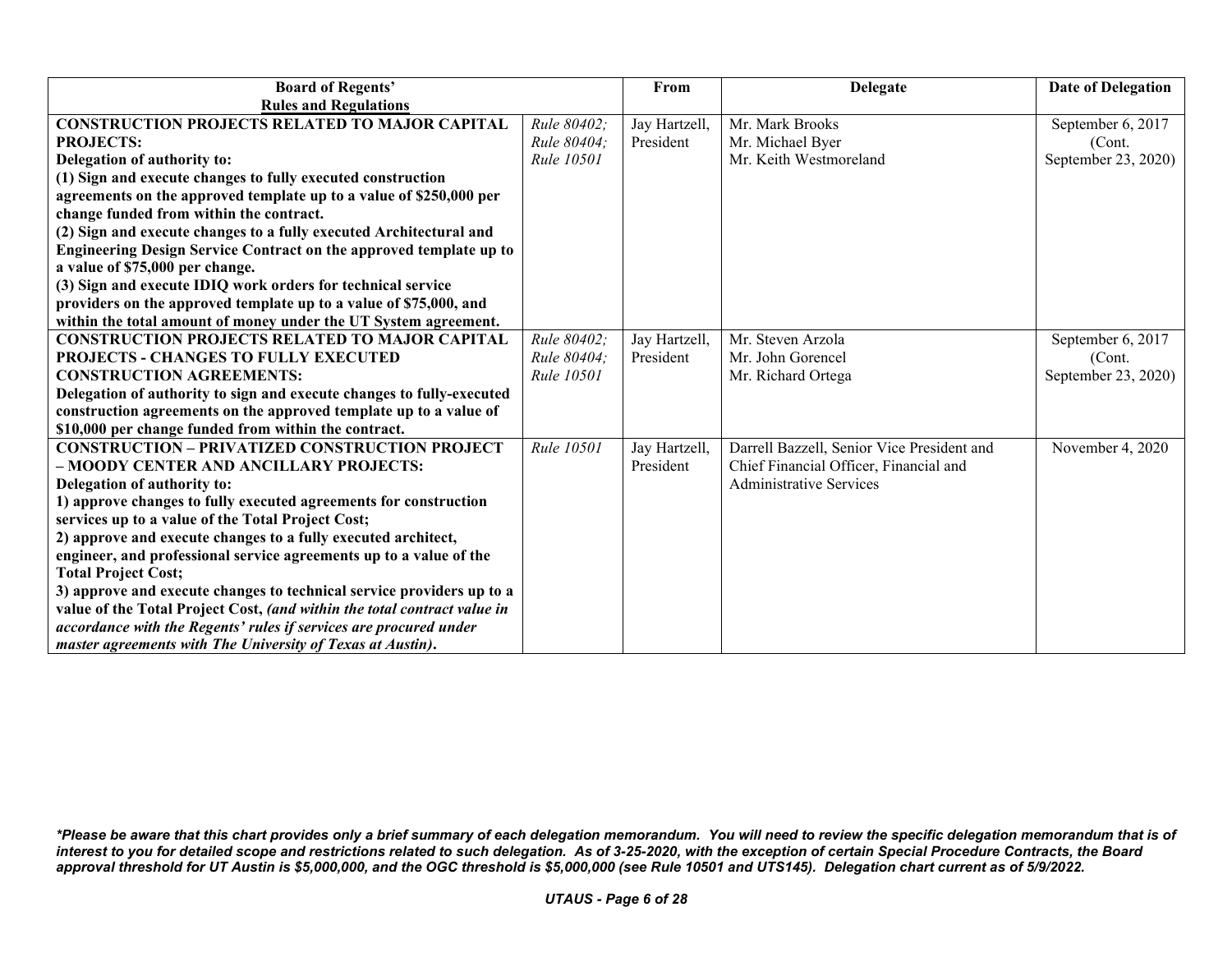| <b>Board of Regents'</b>                                                 |             | From          | <b>Delegate</b>                              | <b>Date of Delegation</b> |
|--------------------------------------------------------------------------|-------------|---------------|----------------------------------------------|---------------------------|
| <b>Rules and Regulations</b>                                             |             |               |                                              |                           |
| <b>CONSTRUCTION - PRIVATIZED CONSTRUCTION PROJECT</b>                    | Rule 10501  | Jay Hartzell, | David Darling, Associate Vice President,     | November 4, 2020          |
| - MOODY CENTER AND ANCILLARY PROJECTS:                                   |             | President     | Facilities Planning and Management           |                           |
| Delegation of authority to:                                              |             |               |                                              |                           |
| 1) approve changes to fully executed agreements for construction         |             |               |                                              |                           |
| services up to a value of the Total Project Cost less the Project        |             |               |                                              |                           |
| Contingency;                                                             |             |               |                                              |                           |
| 2) approve and execute changes to a fully executed architect,            |             |               |                                              |                           |
| engineer, and professional service agreements up to a value of the       |             |               |                                              |                           |
| <b>Total Project Cost less the Project Contingency;</b>                  |             |               |                                              |                           |
| 3) approve and execute changes to technical service providers up to a    |             |               |                                              |                           |
| value of the Total Project Cost less the Project Contingency, (and       |             |               |                                              |                           |
| within the total contract value in accordance with the Regents' Rules if |             |               |                                              |                           |
| services are procured under master agreements with The University of     |             |               |                                              |                           |
| Texas at Austin).                                                        |             |               |                                              |                           |
| <b>SPACE LEASE:</b>                                                      | Rule 10501  | Jay Hartzell, | Darrell Bazzell, Senior Vice President and   | April 18, 2016            |
| Delegation of authority relating to space lease agreements for a value   |             | President     | Chief Financial Officer                      | (Cont.                    |
| of \$1,000,000 or less.                                                  |             |               |                                              | September 23, 2020)       |
| <b>SPACE LEASE:</b>                                                      | Rule 10501, | Jay Hartzell, | Ms. Amy Wanamaker                            | June 2, 2008              |
| Delegation of authority relating to space lease agreements for a value   | Section 5   | President     |                                              | (Cont.                    |
| of \$1,000,000 or less.                                                  |             |               |                                              | September 23, 2020)       |
| <b>PURCHASE ORDERS:</b>                                                  | Rule 10501  | Jay Hartzell, | Darrell Bazzell, Senior Vice President and   | April 18, 2016            |
| Delegation of authority to execute and deliver purchase orders for       |             | President     | Chief Financial Officer                      | (Cont.                    |
| the routine purchase of equipment, supplies, goods and services.         |             |               |                                              | September 23, 2020)       |
| <b>PURCHASE ORDERS - SOFTWARE, DATA USE AND</b>                          | Rule 10501  | Jay Hartzell, | Rogelio Anasagasti, Assistant Vice President | <b>January 8, 2020</b>    |
| <b>TECHNOLOGY</b>                                                        |             | President     | for Procurement and Payment Services         | (Cont.                    |
| Delegation of authority to execute and deliver both competitive and      |             |               |                                              | September 23, 2020)       |
| non-competitive purchase orders for the routine purchase of              |             |               |                                              |                           |
| equipment, supplies, goods, and services up to \$1,000,000.              |             |               |                                              |                           |
| <b>PURCHASE ORDERS - CENTRAL BUSINESS OFFICE</b>                         | Rule 10501  | Jay Hartzell, | Procurement Specialists, Central Business    | February 25, 2014         |
| Delegation of authority to execute and deliver both competitive and      |             | President     | Office                                       | (Cont.                    |
| non-competitive purchase orders for the routine purchase of              |             |               |                                              | September 23, 2020)       |
| equipment, supplies, goods, and services up to \$25,000.                 |             |               |                                              |                           |
| <b>PURCHASE ORDERS - UNIVERSITY UNIONS:</b>                              | Rule 10501  | Jay Hartzell, | Not to exceed \$5,000                        | August 5, 2015            |
| Delegation of authority to execute and deliver purchase orders of an     |             | President     | <b>Executive Director</b>                    | (Cont.                    |
| amount not to exceed \$5,000 for routine purchases of goods and          |             |               | Director II<br><b>Assistant Director</b>     | September 23, 2020)       |
| services other than capital equipment.                                   |             |               |                                              |                           |
|                                                                          |             |               | Senior Procurement Officer                   |                           |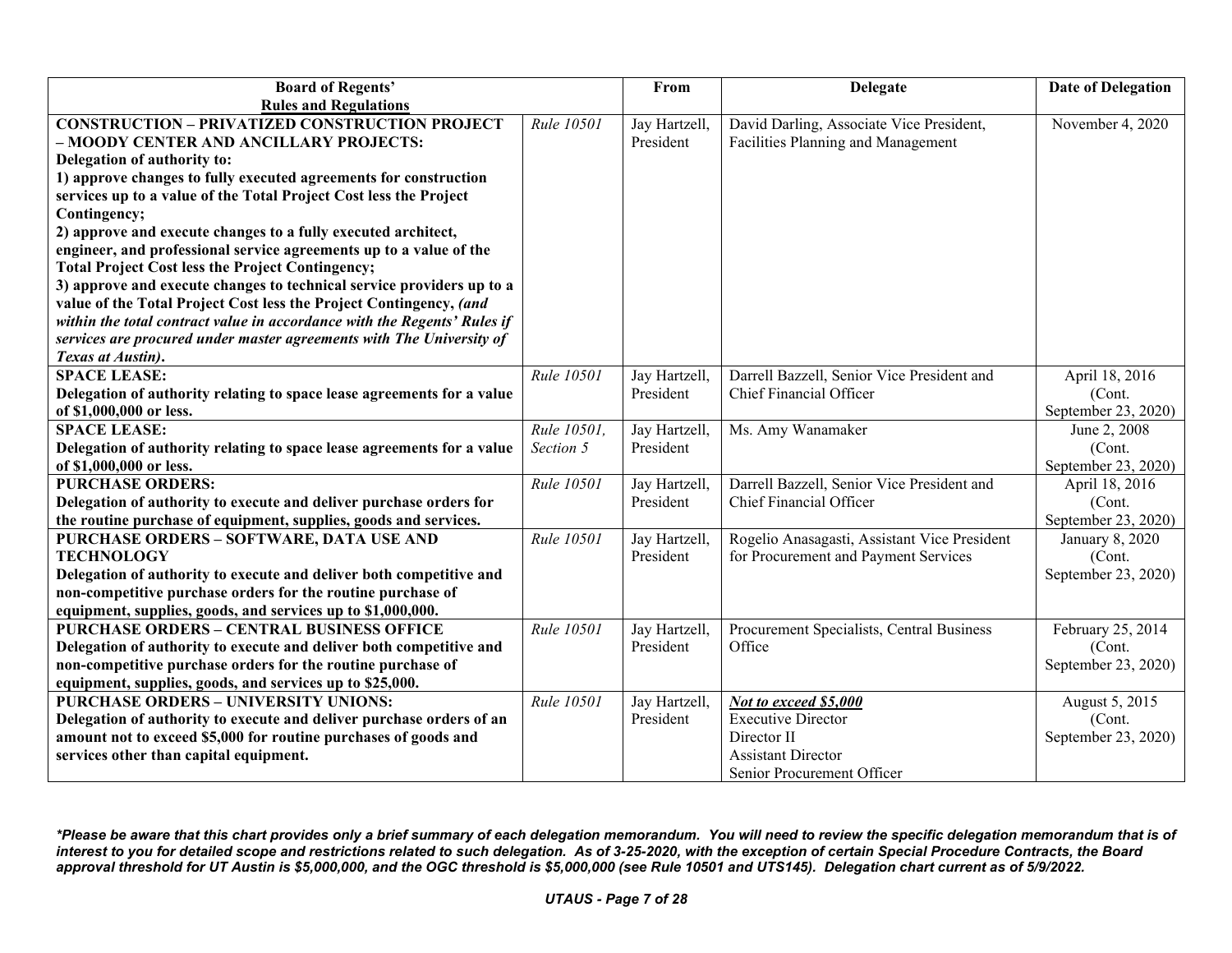| <b>Board of Regents'</b>                                               |             | From          | <b>Delegate</b>                               | <b>Date of Delegation</b> |
|------------------------------------------------------------------------|-------------|---------------|-----------------------------------------------|---------------------------|
| <b>Rules and Regulations</b>                                           |             |               |                                               |                           |
| <b>PURCHASE ORDERS - UNIVERSITY HEALTH SERVICES:</b>                   | Rule 10501, | Jay Hartzell, | Director                                      | February 1, 2006          |
| Delegation of authority to execute and deliver purchase orders for     | Section 4.5 | President     | Assistant Director for Business and Ancillary | (Cont.                    |
| routine purchases of items for resale on certain purchases with a cost |             |               | Services                                      | September 23, 2020)       |
| of more than \$1,000,000 must be approved by the Board of Regents      |             |               | Senior Departmental Buyer                     |                           |
| in accordance with the Rules and Regulations.                          |             |               | Procurement Officer                           |                           |
| <b>PURCHASE ORDERS - UNIVERSITY OF TEXAS PRESS:</b>                    | Rule 10501, | Jay Hartzell, | Director                                      | February 1, 2006          |
| Delegation of authority to execute and deliver purchase orders for     | Section 4.5 | President     | Assistant Director and Financial Officer      | (Cont.                    |
| routine purchases of items for resale on certain purchases with a cost |             |               | Assistant Director and Editor-in-Chief        | September 23, 2020)       |
| of more than \$1,000,000 must be approved by the Board of Regents      |             |               |                                               |                           |
| in accordance with the Rules and Regulations.                          |             |               |                                               |                           |
| <b>PURCHASE ORDERS - MARINE SCIENCE INSTITUTE:</b>                     | Rule 10501, | Jay Hartzell, | Director                                      | February 1, 2006          |
| Delegation of authority to execute and deliver purchase orders for     | Section 4.5 | President     |                                               | (Cont.                    |
| routine purchases of items for resale on certain purchases with a cost |             |               |                                               | September 23, 2020)       |
| of more than \$1,000,000 must be approved by the Board of Regents      |             |               |                                               |                           |
| in accordance with the Rules and Regulations.                          |             |               |                                               |                           |
| <b>PURCHASE ORDERS - TEXAS NATURAL SCIENCE MUSEUM:</b>                 | Rule 10501, | Jay Hartzell, | Director                                      | February 1, 2006          |
| Delegation of authority to execute and deliver purchase orders for     | Section 4.5 | President     | Director of Operations                        | (Cont.                    |
| routine purchases of items for resale on certain purchases with a cost |             |               | <b>Accounting Clerk III</b>                   | September 23, 2020)       |
| of more than \$1,000,000 must be approved by the Board of Regents      |             |               | Sr. LAN Administrator                         |                           |
| in accordance with the Rules and Regulations.                          |             |               |                                               |                           |
| <b>PURCHASE ORDERS - MCDONALD OBSERVATORY</b>                          | Rule 10501, | Jay Hartzell, | <b>Assistant Director for Administration</b>  | February 1, 2006          |
| <b>ASTRONOMER'S LODGE AND VISITORS CENTER:</b>                         | Section 4.5 | President     |                                               | (Cont.                    |
| Delegation of authority to execute and deliver purchase orders for     |             |               |                                               | September 23, 2020)       |
| routine purchases of items for resale on certain purchases with a cost |             |               |                                               |                           |
| of more than \$1,000,000 must be approved by the Board of Regents      |             |               |                                               |                           |
| in accordance with the Rules and Regulations.                          |             |               |                                               |                           |
| PURCHASE ORDERS - DIVISION OF HOUSING AND FOOD                         | Rule 10501  | Jay Hartzell, | <b>Executive Director</b>                     | August 5, 2015            |
| <b>SERVICE:</b>                                                        |             | President     | Director II                                   | (Cont.                    |
| Delegation of authority to execute and deliver purchase orders for     |             |               |                                               | September 23, 2020)       |
| routine purchase of food and beverages for resale. Certain             |             |               |                                               |                           |
| purchases with a cost of more than \$1,000,000 must be approved by     |             |               |                                               |                           |
| the Board of Regents in accordance with the Rules and Regulations.     |             |               |                                               |                           |
| <b>PURCHASE ORDERS - WINEDALE HISTORICAL CENTER:</b>                   | Rule 10501, | Jay Hartzell, | Denise Mayorga, Assistant Director            | February 1, 2006          |
| Delegation of authority to execute and deliver purchase orders for     | Section 4.5 | President     | $-0r-$                                        | (Cont.                    |
| routine purchase of food and beverages for resale. Certain             |             |               | Dr. Don Carleton, Director, Center for        | September 23, 2020)       |
| purchases with a cost of more than \$1,000,000 must be approved by     |             |               | American History                              |                           |
| the Board of Regents in accordance with the Rules and Regulations.     |             |               |                                               |                           |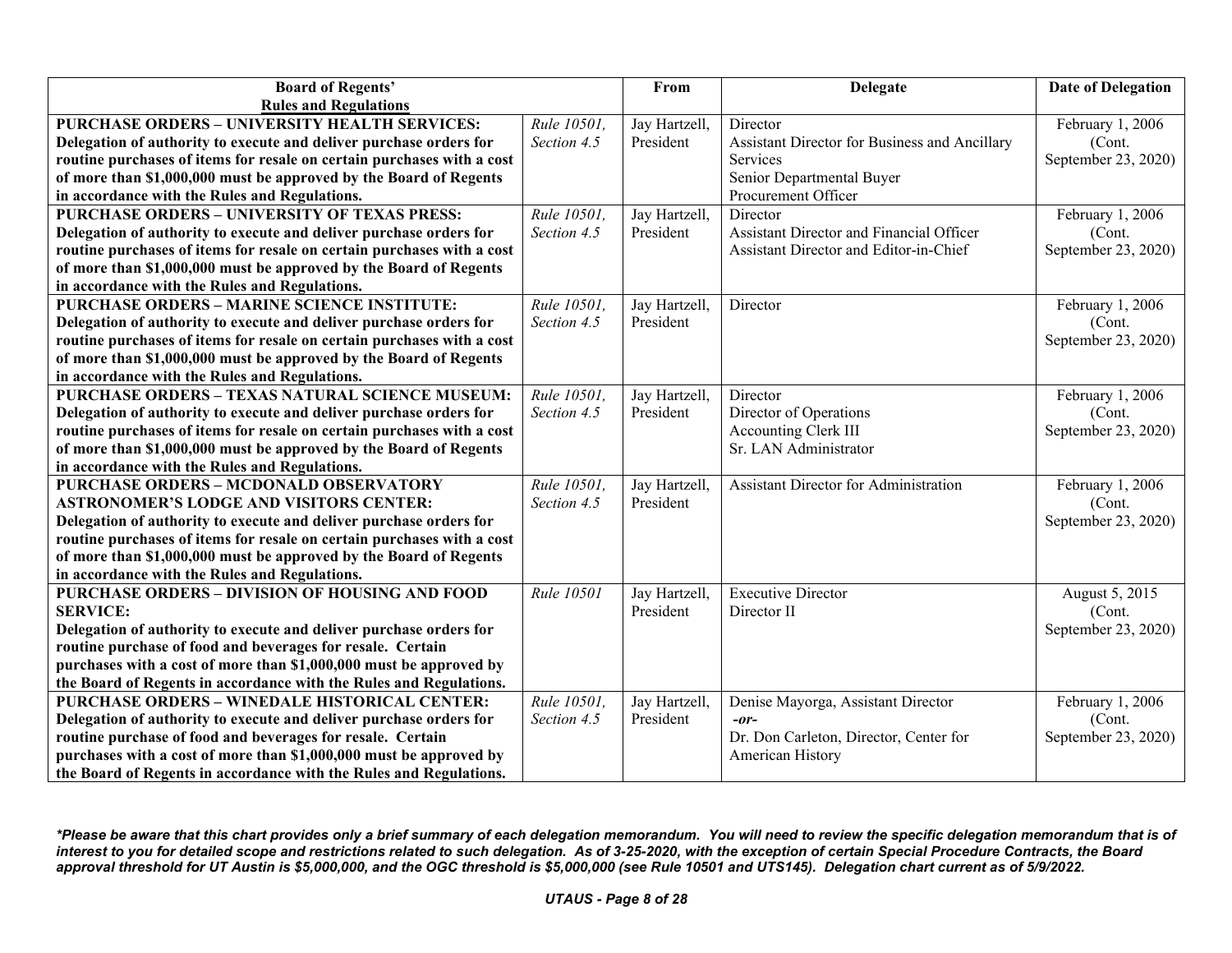| <b>Board of Regents'</b>                                               |             | From          | <b>Delegate</b>                            | <b>Date of Delegation</b> |
|------------------------------------------------------------------------|-------------|---------------|--------------------------------------------|---------------------------|
| <b>Rules and Regulations</b>                                           |             |               |                                            |                           |
| <b>PURCHASE ORDERS - CAMPUS CLUB:</b>                                  | Rule 10501, | Jay Hartzell, | Director                                   | February 1, 2006          |
| Delegation of authority to execute and deliver purchase orders for     | Section 4.5 | President     |                                            | (Cont.                    |
| routine purchase of food and beverages for resale. Certain             |             |               |                                            | September 23, 2020)       |
| purchases with a cost of more than \$1,000,000 must be approved by     |             |               |                                            |                           |
| the Board of Regents in accordance with the Rules and Regulations.     |             |               |                                            |                           |
| <b>PURCHASE ORDERS - CENTRAL PURCHASING OFFICE:</b>                    | Rule 10501, | Jay Hartzell, | Not to exceed \$100,000                    | March 17, 2010            |
| Delegation of authority to execute and deliver purchase orders of an   | Section 4.5 | President     | Central Purchasing Office Buyers           | (Cont.                    |
| amount set by the Purchasing Director, but not to exceed \$100,000     |             |               |                                            | September 23, 2020)       |
| for routine purchases of equipment, goods, and services.               |             |               |                                            |                           |
| <b>PURCHASE ORDERS - APPLIED RESEARCH LABORATORIES</b>                 | Rule 10501, | Jay Hartzell, | Up to \$25,000                             | January 26, 2010          |
| (ARL):                                                                 | Section 4.5 | President     | Applied Research Laboratories              | (Cont.                    |
| Delegation of authority to execute and deliver competitive and non-    |             |               | <b>Executive Director</b>                  | September 23, 2020)       |
| competitive purchase orders for the routine purchase of equipment,     |             |               | Purchasing Manager                         |                           |
| supplies, goods, and services up to \$25,000. (All purchases over      |             |               | Senior Departmental Buyer                  |                           |
| \$25,000 will be routed to Purchasing for competitive solicitation and |             |               |                                            |                           |
| compliance per HUB requirements.)                                      |             |               |                                            |                           |
| PURCHASE ORDERS - LIBRARY - TARLTON LAW SCHOOL,                        | Rule 10501, | Jay Hartzell, | Director                                   | February 1, 2006          |
| <b>SCHOOL OF LAW:</b>                                                  | Section 4.5 | President     | Associate Director for Administration and  | (Cont.                    |
| Delegation of authority to execute and deliver purchase orders for     |             |               | <b>Collections Services</b>                | September 23, 2020)       |
| the routine purchase of books and periodicals.                         |             |               |                                            |                           |
| <b>PURCHASE ORDERS - LIBRARY - UNIVERSITY OF TEXAS</b>                 | Rule 10501, | Jay Hartzell, | Vice Provost and Director                  | February 1, 2006          |
| <b>LIBRARIES:</b>                                                      | Section 4.5 | President     | <b>Executive Associate Director</b>        | (Cont.                    |
| Delegation of authority to execute and deliver purchase orders for     |             |               | Associate Director                         | September 23, 2020)       |
| the routine purchase of books and periodicals.                         |             |               | Financial Officer and Financial Analyst    |                           |
| <b>PURCHASE ORDERS - LIBRARY - HARRY RANSOM</b>                        | Rule 10501, | Jay Hartzell, | Director                                   | February 1, 2006          |
| <b>HUMANITIES RESEARCH CENTER:</b>                                     | Section 4.5 | President     | <b>Associate Director</b>                  | (Cont.                    |
| Delegation of authority to execute and deliver purchase orders for     |             |               | Administrative Service Officer             | September 23, 2020)       |
| the routine purchase of books and manuscripts and other collection     |             |               | Senior Procurement Officer                 |                           |
| materials.                                                             |             |               |                                            |                           |
| <b>CONTRACTS:</b>                                                      | Rule 10501  | Jay Hartzell, | Darrell Bazzell, Senior Vice President and | April 18, 2016            |
| Delegation of authority to execute and deliver contracts for the       |             | President     | <b>Chief Financial Officer</b>             | (Cont.                    |
| purchase of equipment, supplies, goods and services.                   |             |               |                                            | September 23, 2020)       |
| <b>CONTRACTS:</b>                                                      | Rule 10501  | Jay Hartzell, | Ms. Linda Shaunessy                        | August 1, 2012            |
| Delegation of authority to execute and deliver contracts of any kind   |             | President     |                                            | (Cont.                    |
| or nature, including the purchase of equipment, supplies, goods and    |             |               |                                            | September 23, 2020)       |
| services.                                                              |             |               |                                            |                           |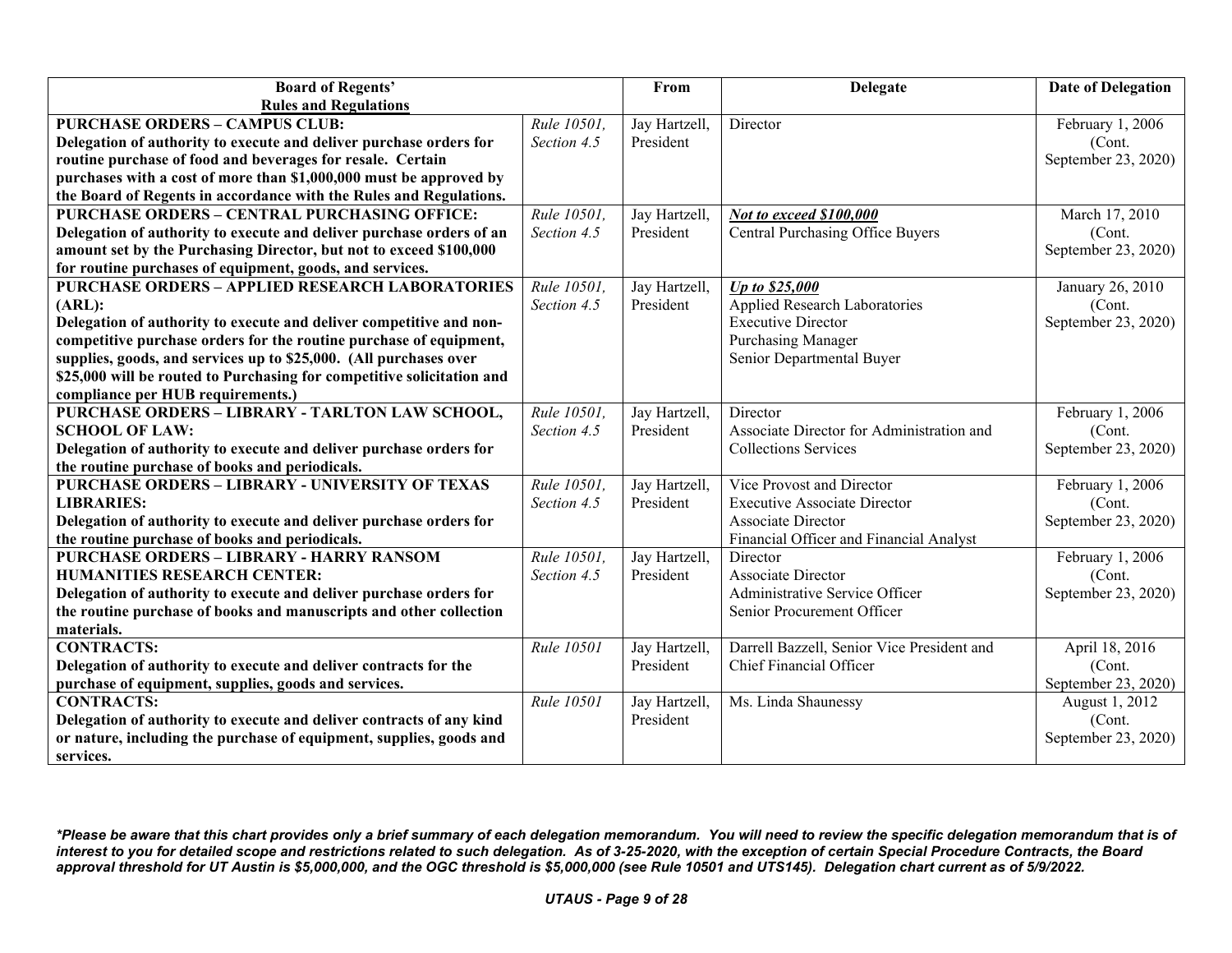| <b>Board of Regents'</b>                                                                   |             | From          | <b>Delegate</b>                            | <b>Date of Delegation</b> |
|--------------------------------------------------------------------------------------------|-------------|---------------|--------------------------------------------|---------------------------|
| <b>Rules and Regulations</b>                                                               |             |               |                                            |                           |
| <b>CONTRACTS:</b>                                                                          | Rule 10501  | Jay Hartzell, | Not to exceed \$25,000                     | November 4, 2021          |
| Delegation of authority to execute and deliver contracts of any kind                       |             | President     | Dan Jaffe, Vice President for Research     |                           |
| or nature, including contracts for service provided by the university                      |             |               |                                            |                           |
| using the standard contract template for services provided by a                            |             |               |                                            |                           |
| service center. All services provided will be in accordance with the                       |             |               |                                            |                           |
| university approved service center rates. The total value of each                          |             |               |                                            |                           |
| agreement shall not exceed \$25,000.                                                       |             |               |                                            |                           |
| <b>UNIVERSITY UNIONS:</b>                                                                  | Rule 10501  | Jay Hartzell, | Mulugeta Ferede, Executive Director,       | May 19, 2014              |
| Delegation of authority to execute and deliver two (2) standard                            |             | President     | University Unions                          | (Cont.                    |
| University Unions contracts and agreements of \$50,000 or less for:                        |             |               |                                            | September 23, 2020)       |
| (1) Texas Union Building Use                                                               |             |               |                                            |                           |
| (2) Performance                                                                            |             |               |                                            |                           |
| <b>CACTUS CAFÉ MEMORANDUM OF AGREEMENTS:</b>                                               | Rule 10501  | Jay Hartzell, | \$50,000 or less                           | December 6, 2019          |
| Delegation of authority to execute and deliver Cactus Café                                 |             | President     | Sylvia Ponce-Carson, Deputy General        | (Cont.                    |
| Memorandum of Agreements as approved by Legal Affairs for                                  |             |               | Manager/Deputy Executive Director          | September 23, 2020)       |
| performances in the amount of \$50,000 or less.                                            |             |               | Deborah Hiott, Executive Director          |                           |
|                                                                                            |             |               |                                            |                           |
| Delegation does not include agreements with entities/individuals                           |             |               |                                            |                           |
| located outside of the United States of America.                                           |             |               |                                            |                           |
| <b>UT PRESS:</b>                                                                           | Rule 10501  | Jay Hartzell, | Up to \$250,000                            | January 8, 2020           |
| Delegation of authority to execute and deliver UT Press contracts on                       |             | President     | Robert Devens, Interim Director, UT Press  | (Cont.                    |
| the approved template with a value up to \$250,000. Any contracts                          |             |               |                                            | September 23, 2020)       |
| with a foreign vendor or foreign governmental entity must be<br>approved by Legal Affairs. |             |               |                                            |                           |
| <b>INTERAGENCY CONTRACT WITH U.T. INSTITUTIONS:</b>                                        | Rule 10501, | Jay Hartzell, | Darrell Bazzell, Senior Vice President and | April 18, 2016            |
| Delegation of authority to execute and deliver contracts or                                | Section 2.7 | President     | Chief Financial Officer                    | (Cont.                    |
| agreements with System Administration or between or among U.T.                             |             |               |                                            | September 23, 2020)       |
| Institutions for resources or services.                                                    |             |               |                                            |                           |
| <b>INTERAGENCY CONTRACT WITH U.T. INSTITUTIONS:</b>                                        | Rule 10501, | Jay Hartzell, | Ms. Linda Shaunessy                        | August 1, 2012            |
| Delegation of authority to execute and deliver contracts or                                | Section 2.7 | President     |                                            | (Cont.                    |
| agreements with System Administration or between or among U.T.                             |             |               |                                            | September 23, 2020)       |
| Institutions for resources or services.                                                    |             |               |                                            |                           |
| <b>INTERAGENCY CONTRACT WITH U.T. INSTITUTIONS:</b>                                        | Rule 10501, | Jay Hartzell, | <b>Up to \$50,000</b>                      | June 11, 2012             |
| Delegation of authority to execute and deliver contracts or                                | Section 2.7 | President     | Deans                                      | (Cont.                    |
| agreements with System Administration or between or among U.T.                             |             |               | Associate or Assistant Deans for Business  | September 23, 2020)       |
| Institutions for Resources or Services up to \$50,000 in value.                            |             |               | Finance, or Administration                 |                           |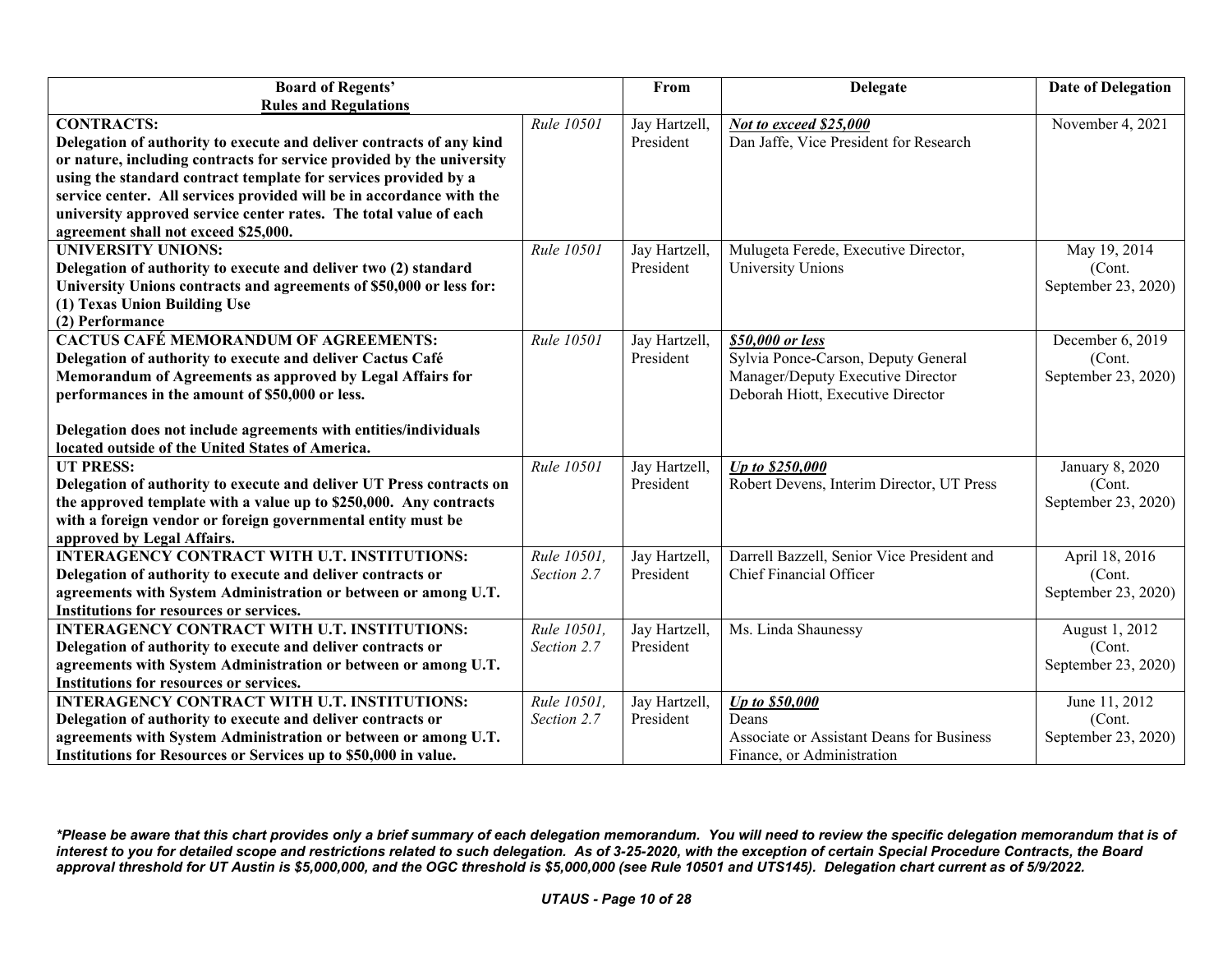| <b>Rules and Regulations</b><br><b>INTERAGENCY COOPERATION CONTRACTS; BUSINESS</b><br>Rule 10501,<br>Jay Hartzell,<br>\$50,000 or less<br>February 12, 2007<br>President<br>Marla L. Martinez, Associate Vice President<br>FORMS - OFFICE OF THE VICE PRESIDENT FOR EMPLOYEE<br>Section 5<br>(Cont.<br><b>AND CAMPUS SERVICES:</b><br>September 23, 2020)<br>Delegation of authority to execute and deliver the Standard<br><b>Interlocal Cooperation Contracts and the Standard Interagency</b><br>Cooperation Contract (OGC SC84) on behalf of University Printing<br>Services in the amount of \$50,000 or less.<br>Delegation of authority to execute and deliver Business Forms<br>related to Work Source Child Care Solutions and the Texas Health<br>and Human Services Commission for Child and Adult Care Food<br>Program, on behalf of the University Child Development Center.<br>Rule 10501<br>Jay Hartzell,<br>March 21, 2013<br><b>INTERLOCAL AND INTERAGENCY COOPERATION</b><br>\$50,000 or less |
|-----------------------------------------------------------------------------------------------------------------------------------------------------------------------------------------------------------------------------------------------------------------------------------------------------------------------------------------------------------------------------------------------------------------------------------------------------------------------------------------------------------------------------------------------------------------------------------------------------------------------------------------------------------------------------------------------------------------------------------------------------------------------------------------------------------------------------------------------------------------------------------------------------------------------------------------------------------------------------------------------------------------|
|                                                                                                                                                                                                                                                                                                                                                                                                                                                                                                                                                                                                                                                                                                                                                                                                                                                                                                                                                                                                                 |
|                                                                                                                                                                                                                                                                                                                                                                                                                                                                                                                                                                                                                                                                                                                                                                                                                                                                                                                                                                                                                 |
|                                                                                                                                                                                                                                                                                                                                                                                                                                                                                                                                                                                                                                                                                                                                                                                                                                                                                                                                                                                                                 |
|                                                                                                                                                                                                                                                                                                                                                                                                                                                                                                                                                                                                                                                                                                                                                                                                                                                                                                                                                                                                                 |
|                                                                                                                                                                                                                                                                                                                                                                                                                                                                                                                                                                                                                                                                                                                                                                                                                                                                                                                                                                                                                 |
|                                                                                                                                                                                                                                                                                                                                                                                                                                                                                                                                                                                                                                                                                                                                                                                                                                                                                                                                                                                                                 |
|                                                                                                                                                                                                                                                                                                                                                                                                                                                                                                                                                                                                                                                                                                                                                                                                                                                                                                                                                                                                                 |
|                                                                                                                                                                                                                                                                                                                                                                                                                                                                                                                                                                                                                                                                                                                                                                                                                                                                                                                                                                                                                 |
|                                                                                                                                                                                                                                                                                                                                                                                                                                                                                                                                                                                                                                                                                                                                                                                                                                                                                                                                                                                                                 |
|                                                                                                                                                                                                                                                                                                                                                                                                                                                                                                                                                                                                                                                                                                                                                                                                                                                                                                                                                                                                                 |
|                                                                                                                                                                                                                                                                                                                                                                                                                                                                                                                                                                                                                                                                                                                                                                                                                                                                                                                                                                                                                 |
|                                                                                                                                                                                                                                                                                                                                                                                                                                                                                                                                                                                                                                                                                                                                                                                                                                                                                                                                                                                                                 |
|                                                                                                                                                                                                                                                                                                                                                                                                                                                                                                                                                                                                                                                                                                                                                                                                                                                                                                                                                                                                                 |
| President<br>Richard P. Blount, Director III<br><b>CONTRACTS - CHARLES A. DANA CENTER FOR SCIENCE</b><br>(Cont.                                                                                                                                                                                                                                                                                                                                                                                                                                                                                                                                                                                                                                                                                                                                                                                                                                                                                                 |
| September 23, 2020)<br><b>AND MATHEMATICS:</b>                                                                                                                                                                                                                                                                                                                                                                                                                                                                                                                                                                                                                                                                                                                                                                                                                                                                                                                                                                  |
| Delegation of authority to execute and deliver Standard Interlocal                                                                                                                                                                                                                                                                                                                                                                                                                                                                                                                                                                                                                                                                                                                                                                                                                                                                                                                                              |
| <b>Cooperation Contracts and the Standard Interagency Cooperation</b>                                                                                                                                                                                                                                                                                                                                                                                                                                                                                                                                                                                                                                                                                                                                                                                                                                                                                                                                           |
| Contracts, in the amount of \$50,000 or less for services provided by                                                                                                                                                                                                                                                                                                                                                                                                                                                                                                                                                                                                                                                                                                                                                                                                                                                                                                                                           |
| the Office of Telecommunication Services.                                                                                                                                                                                                                                                                                                                                                                                                                                                                                                                                                                                                                                                                                                                                                                                                                                                                                                                                                                       |
| <b>CONTRACTS - SPONSORED RESEARCH - APPLIED</b><br>Rule 10501<br>Karl Fisher, Executive Director<br>June 3, 2020<br>Jay Hartzell,                                                                                                                                                                                                                                                                                                                                                                                                                                                                                                                                                                                                                                                                                                                                                                                                                                                                               |
| <b>RESEARCH LABORATORIES:</b><br>President<br>Tim Hawkins, Deputy Executive Director<br>(Cont. September                                                                                                                                                                                                                                                                                                                                                                                                                                                                                                                                                                                                                                                                                                                                                                                                                                                                                                        |
| Applied Research Laboratories<br>Delegation of authority to execute and deliver legal documents,<br>23, 2020)                                                                                                                                                                                                                                                                                                                                                                                                                                                                                                                                                                                                                                                                                                                                                                                                                                                                                                   |
| contracts, or grant proposals for sponsored research that require the                                                                                                                                                                                                                                                                                                                                                                                                                                                                                                                                                                                                                                                                                                                                                                                                                                                                                                                                           |
| reviewer to hold a top secret security clearance with access to                                                                                                                                                                                                                                                                                                                                                                                                                                                                                                                                                                                                                                                                                                                                                                                                                                                                                                                                                 |
| Sensitive Compartmented Information (SCI) or access to the Special                                                                                                                                                                                                                                                                                                                                                                                                                                                                                                                                                                                                                                                                                                                                                                                                                                                                                                                                              |
| Access Program (SAP). This authority will only be utilized in those                                                                                                                                                                                                                                                                                                                                                                                                                                                                                                                                                                                                                                                                                                                                                                                                                                                                                                                                             |
| instances specifically reviewed and approved by the Vice President                                                                                                                                                                                                                                                                                                                                                                                                                                                                                                                                                                                                                                                                                                                                                                                                                                                                                                                                              |
| for Research.                                                                                                                                                                                                                                                                                                                                                                                                                                                                                                                                                                                                                                                                                                                                                                                                                                                                                                                                                                                                   |
| <b>SPONSORED RESEARCH - APPLIED RESEARCH</b><br>Rule 10501<br><b>Executive Director</b><br>October 8, 2015<br>Jay Hartzell,                                                                                                                                                                                                                                                                                                                                                                                                                                                                                                                                                                                                                                                                                                                                                                                                                                                                                     |
| <b>LABORATORIES:</b><br>President<br>Deputy Executive Director<br>(Cont.                                                                                                                                                                                                                                                                                                                                                                                                                                                                                                                                                                                                                                                                                                                                                                                                                                                                                                                                        |
| Delegation of authority to execute and deliver legal documents,<br>September 23, 2020)                                                                                                                                                                                                                                                                                                                                                                                                                                                                                                                                                                                                                                                                                                                                                                                                                                                                                                                          |
| contracts, or grant proposals for sponsored research that require the                                                                                                                                                                                                                                                                                                                                                                                                                                                                                                                                                                                                                                                                                                                                                                                                                                                                                                                                           |
| reviewer to hold a top secret security clearance with access to                                                                                                                                                                                                                                                                                                                                                                                                                                                                                                                                                                                                                                                                                                                                                                                                                                                                                                                                                 |
| Sensitive Compartmented Information (SCI) or access to the Special                                                                                                                                                                                                                                                                                                                                                                                                                                                                                                                                                                                                                                                                                                                                                                                                                                                                                                                                              |
| Access Program (SAP), this authority will only be utilized only in<br>those instances specifically reviewed and approved by the Vice                                                                                                                                                                                                                                                                                                                                                                                                                                                                                                                                                                                                                                                                                                                                                                                                                                                                            |
| <b>President for Research.</b>                                                                                                                                                                                                                                                                                                                                                                                                                                                                                                                                                                                                                                                                                                                                                                                                                                                                                                                                                                                  |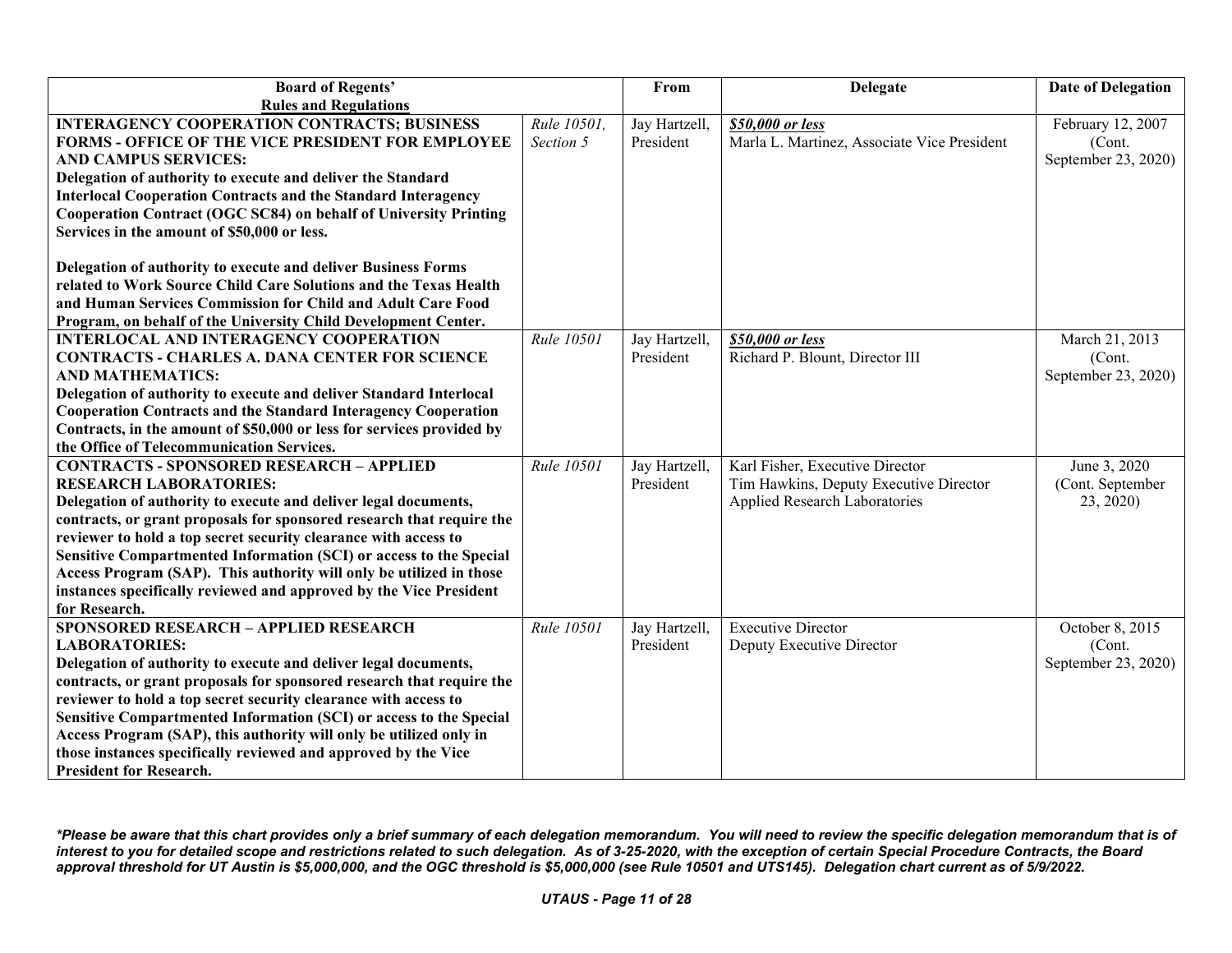| <b>Board of Regents'</b>                                                              |              | From          | <b>Delegate</b>                          | <b>Date of Delegation</b> |
|---------------------------------------------------------------------------------------|--------------|---------------|------------------------------------------|---------------------------|
| <b>Rules and Regulations</b>                                                          |              |               |                                          |                           |
| <b>SPONSORED RESEARCH - APPLIED RESEARCH</b>                                          | Rule 10501   | Jay Hartzell, | Karl Fisher, Executive Director, Applied | June 15, 2020             |
| <b>LABORATORIES:</b>                                                                  |              | President     | Research Laboratories                    | (Cont. September          |
| Delegation of authority to execute and deliver certain contracts for                  |              |               |                                          | 23, 2020)                 |
| sponsored research between The University of Texas at Austin and                      |              |               |                                          |                           |
| agencies of the U.S. Government. This authority will only be utilized                 |              |               |                                          |                           |
| in those instances specifically reviewed and approved by the Vice                     |              |               |                                          |                           |
| President for Research. This authority remains in effect throughout                   |              |               |                                          |                           |
| your tenure as executive director of Applied Research Laboratories                    |              |               |                                          |                           |
| unless revoked.                                                                       |              |               |                                          |                           |
| <b>INSTITUTIONAL OFFICER - HUMAN AND ANIMAL</b>                                       | (Rule 10501) | Jay Hartzell, | Dan Jaffe, Vice President for Research   | November 4, 2021          |
| <b>RESEARCH:</b>                                                                      |              | President     |                                          |                           |
| Delegation of authority to represent The University of Texas at                       |              |               |                                          |                           |
| Austin on matters related to human and animal research:                               |              |               |                                          |                           |
| -Promoting an institutional culture of respect for the human and                      |              |               |                                          |                           |
| animal research enterprises;                                                          |              |               |                                          |                           |
| -Overseeing compliance with all applicable federal regulations and                    |              |               |                                          |                           |
| guidance, state law and institutional policies;                                       |              |               |                                          |                           |
| -Ensuring that the Human Research Protection Program (HRPP)                           |              |               |                                          |                           |
| and the Animal Care and Use Program (ACUP) function effectively;                      |              |               |                                          |                           |
| -Ensuring that the institution provides the resources and support                     |              |               |                                          |                           |
| necessary to comply with all requirements applicable to research                      |              |               |                                          |                           |
| involving human and animal subjects;                                                  |              |               |                                          |                           |
| -Designating one or more compliance review committees to fulfill the                  |              |               |                                          |                           |
| requirements of the federal regulations;                                              |              |               |                                          |                           |
| -Ensuring that the compliance review committees' functions                            |              |               |                                          |                           |
| independently, and that the Chairs and membership have access to                      |              |               |                                          |                           |
| the IO to express concerns;<br>-Appointing review committee Chairpersons and members; |              |               |                                          |                           |
| -Providing sufficient resources, space, and staff to support the                      |              |               |                                          |                           |
| compliance committee review and record keeping duties;                                |              |               |                                          |                           |
| -Overseeing processes to ensure investigators fulfill their                           |              |               |                                          |                           |
| responsibilities under applicable regulations;                                        |              |               |                                          |                           |
| -Reviewing and signing memoranda of understanding, cooperative                        |              |               |                                          |                           |
| agreements, and IRB authorization agreements between UT Austin                        |              |               |                                          |                           |
| and other organizations; and                                                          |              |               |                                          |                           |
| -Serving as the signatory authority and point of contact for                          |              |               |                                          |                           |
| correspondence with federal oversight bodies.                                         |              |               |                                          |                           |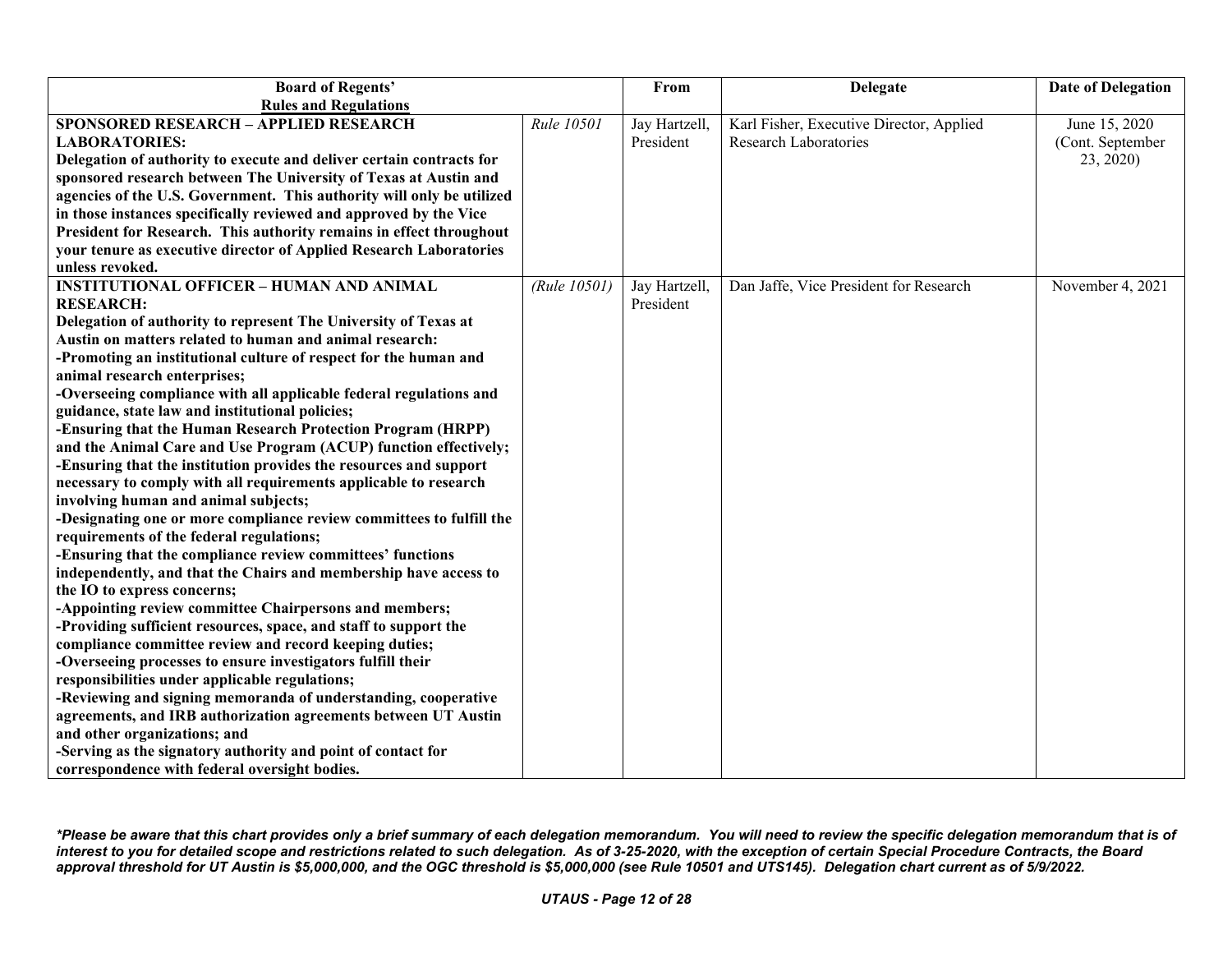| <b>Board of Regents'</b>                                               |               | From          | <b>Delegate</b>                           | <b>Date of Delegation</b> |
|------------------------------------------------------------------------|---------------|---------------|-------------------------------------------|---------------------------|
| <b>Rules and Regulations</b>                                           |               |               |                                           |                           |
| <b>SPONSORED RESEARCH:</b>                                             | Rule 10501    | Jay Hartzell, | Not to exceed \$5,000,000                 | November 4, 2021          |
| Delegation of authority to execute and deliver state, federal and      |               | President     | Dan Jaffe, Vice President for Research    |                           |
| other contracts or proposals for sponsored research on behalf of the   |               |               |                                           |                           |
| UT System Board of Regents. The total value of each agreement          |               |               |                                           |                           |
| shall not exceed \$5,000,000.                                          |               |               |                                           |                           |
| <b>SPONSORED RESEARCH:</b>                                             | Rule 10501    | Jay Hartzell, | Director, Office of Sponsored Projects    | October 31, 2018          |
| Delegation of authority to execute and deliver state, federal, and     |               | President     |                                           | (Cont.                    |
| other contracts or proposals for sponsored research.                   |               |               |                                           | September 23, 2020)       |
| <b>SPONSORED RESEARCH:</b>                                             | Rule 10501    | Jay Hartzell, | Dr. Daniel Jaffe                          | January 16, 2016          |
| Delegation of authority to execute and deliver state and federal       |               | President     |                                           | (Cont.                    |
| contracts or proposals for sponsored research.                         |               |               |                                           | September 23, 2020)       |
| <b>SPONSORED RESEARCH:</b>                                             | Rule 10501    | Jay Hartzell, | Associate Director, Office of Sponsored   | April 6, 2015             |
| Delegation of authority to execute and deliver state and federal       |               | President     | Projects                                  | (Cont.                    |
| contracts or proposals for sponsored research.                         |               |               |                                           | September 23, 2020)       |
| <b>SPONSORED RESEARCH:</b>                                             | Rule 10501    | Jay Hartzell, | Assistant Director, Office of Sponsored   | April 6, 2015             |
| Delegation of authority to execute and deliver state and federal       |               | President     | Projects                                  | (Cont.                    |
| contracts or proposals for sponsored research.                         |               |               |                                           | September 23, 2020)       |
| <b>SPONSORED RESEARCH:</b>                                             | Rule 10501    | Jay Hartzell, | Elena Mota, Assistant Director, Office of | April 16, 2015            |
| Delegation of authority to execute and deliver state and federal       |               | President     | Sponsored Projects                        | (Cont.                    |
| contracts or proposals for sponsored research.                         |               |               |                                           | September 23, 2020)       |
| <b>SPONSORED RESEARCH:</b>                                             | Rule 10501,   | Jay Hartzell, | <b>Associate Directors</b>                | November 16, 2006         |
| Delegation of authority to execute and deliver state and federal       | Section 5     | President     | Office of Sponsored Research              | (Cont.                    |
| contracts or proposals for sponsored research.                         |               |               |                                           | September 23, 2020)       |
| <b>SPONSORED PROJECTS:</b>                                             | Rule 10501,   | Jay Hartzell, | Courtney Swaney, Assistant Director       | January 8, 2009           |
| Delegation of authority to execute and deliver state, federal and      | Section 5;    | President     | Office of Sponsored Projects              | (Cont.                    |
| other contracts or proposals for sponsored projects.                   | Rule 10501,   |               |                                           | September 23, 2020)       |
|                                                                        | Section 2     |               |                                           |                           |
| <b>SPONSORED PROJECTS - INTELLECTUAL PROPERTY:</b>                     | Rule 10501;   | Jay Hartzell, | Value not to exceed \$1,000,000           | October 26, 2021          |
| Delegation of authority to execute and deliver contracts and           | Rule 90101,   | President     | Christine Dixon Thiesing, Associate Vice  |                           |
| agreements related to sponsored research, including those that may     | Sections 15.1 |               | President for Research, Innovation &      |                           |
| grant, convey, or relate to an interest in intellectual property owned | and 15.3      |               | Economic Impact                           |                           |
| or controlled by the Board. Covers research proposals and contracts    |               |               | Rebecca Leamon, Associate Director,       |                           |
| with corporate sponsors, non-disclosure agreements, material           |               |               | Innovation & Economic Impact              |                           |
| transfer agreements, amendments, and subcontracts. Total value         |               |               |                                           |                           |
| not to exceed \$1,000,000.                                             |               |               |                                           |                           |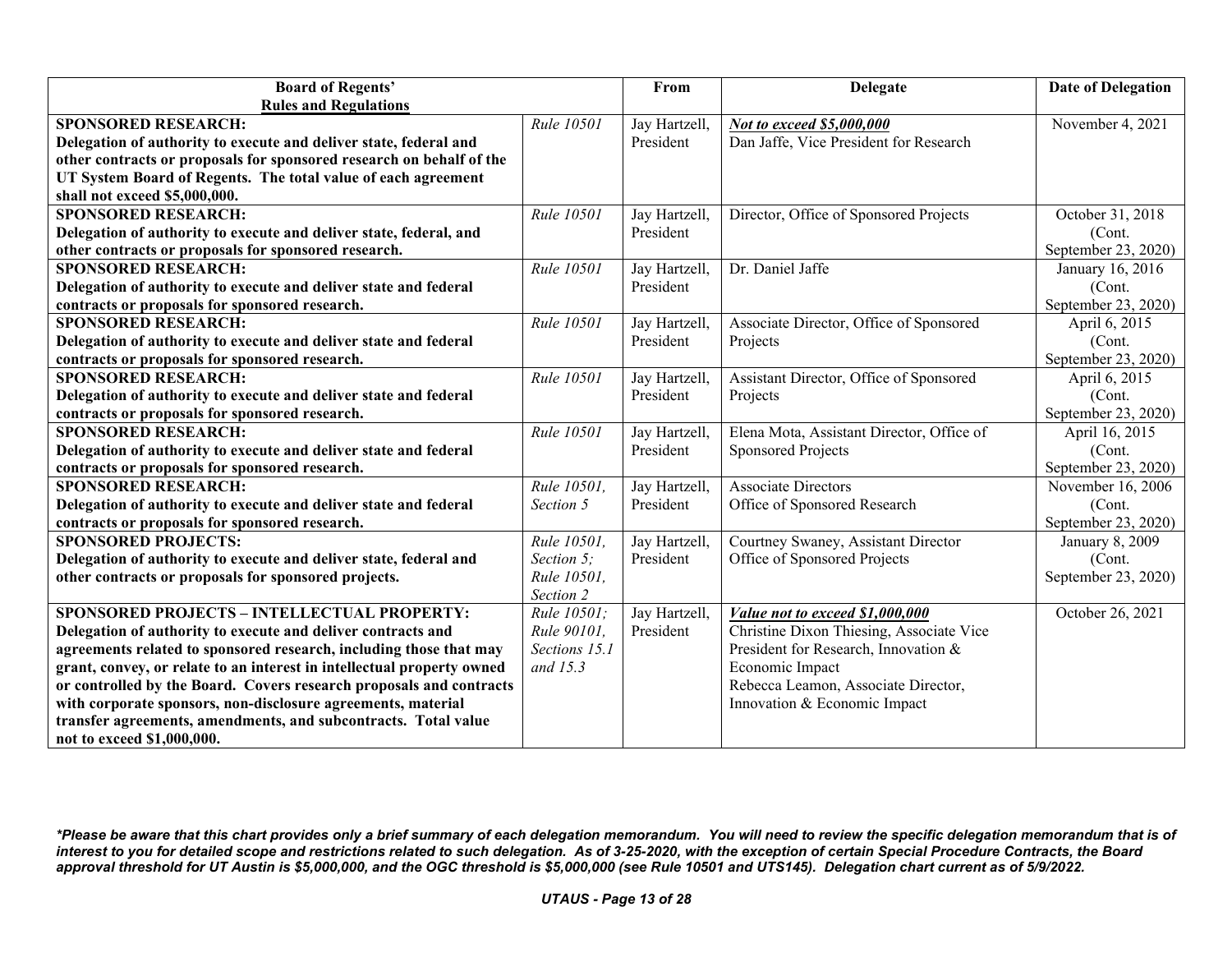| <b>Board of Regents'</b>                                                                                                                      |                         | From                       | <b>Delegate</b>                                                           | <b>Date of Delegation</b> |
|-----------------------------------------------------------------------------------------------------------------------------------------------|-------------------------|----------------------------|---------------------------------------------------------------------------|---------------------------|
| <b>Rules and Regulations</b>                                                                                                                  |                         |                            |                                                                           |                           |
| <b>SPONSORED PROJECTS - INTELLECTUAL PROPERTY:</b>                                                                                            | Rule 10501;             | Jay Hartzell,              | Value does not exceed \$250,000                                           | October 26, 2021          |
| Delegation of authority to execute and deliver contracts and                                                                                  | Rule 90101,             | President                  | Industry Contract Coordinators, Office of                                 |                           |
| agreements related to sponsored research, including those that may                                                                            | Sections 15.1           |                            | Innovation & Economic Impact                                              |                           |
| grant, convey, or relate to an interest in intellectual property owned                                                                        | and 15.3                |                            |                                                                           |                           |
| or controlled by the Board. Covers research proposals and contracts                                                                           |                         |                            |                                                                           |                           |
| with corporate sponsors, non-disclosure agreements, material                                                                                  |                         |                            |                                                                           |                           |
| transfer agreements, amendments, and subcontracts. Total value                                                                                |                         |                            |                                                                           |                           |
| not to exceed \$250,000.                                                                                                                      |                         |                            |                                                                           |                           |
| <b>SPONSORED PROJECTS - INTELLECTUAL PROPERTY:</b>                                                                                            | Series                  | Jay Hartzell,              | Ty Helpinstill, Associate Director, Office of                             | January 13, 2012          |
| Delegation of authority to execute and deliver contracts, agreements,                                                                         | 10501,                  | President                  | <b>Industry Engagement</b>                                                | (Cont.                    |
| and other documents related to sponsored research, including those                                                                            | Section 6;              |                            |                                                                           | September 23, 2020)       |
| that may grant, convey, or relate to an interest in intellectual                                                                              | Series 90105            |                            |                                                                           |                           |
| property owned or controlled by the Board.                                                                                                    |                         |                            |                                                                           |                           |
| SPONSORED PROJECTS - INTELLECTUAL PROPERTY                                                                                                    | Rule 10501,             | Jay Hartzell,              | Director                                                                  | February 1, 2006          |
| (OFFICE OF SPONSORED PROJECTS):                                                                                                               | and 90105,              | President                  | Associate Director                                                        | (Cont.                    |
| Delegation of authority to execute and deliver agreements granting                                                                            | Sections 1 &            |                            | <b>Assistant Director</b>                                                 | September 23, 2020)       |
| an interest in intellectual property up to \$1,000,000 in value.                                                                              | $\overline{\mathbf{3}}$ |                            |                                                                           |                           |
| <b>AGREEMENTS WITH CORPORATE SPONSORS AND</b>                                                                                                 | Rule 10501;             | Jay Hartzell,              | Les Nichols, Interim Director, Office of                                  | July 25, 2018             |
| <b>AGREEMENTS THAT GRANT AN INTEREST IN</b>                                                                                                   | Rule 90101.             | President                  | Technology Commercialization                                              | (Cont.                    |
| <b>INTELLECTUAL PROPERTY:</b>                                                                                                                 | Sects. 15.1             |                            |                                                                           | September 23, 2020)       |
| Delegation of authority to execute and deliver agreements granting                                                                            | and $15.3$ ;            |                            |                                                                           |                           |
| an interest in intellectual property. Includes typical option and                                                                             | <b>UTS125</b>           |                            |                                                                           |                           |
| license agreements and research contracts with corporate sponsors,                                                                            |                         |                            |                                                                           |                           |
| as well as non-disclosure agreements and material transfer                                                                                    |                         |                            |                                                                           |                           |
| agreements.                                                                                                                                   |                         |                            |                                                                           |                           |
| NON-FUNDED AGREEMENTS (OFFICE OF SPONSORED                                                                                                    | Rule 10501              | Jay Hartzell,              | Senior Contract Coordinators, Office of                                   | November 8, 2019          |
| <b>PROJECTS):</b>                                                                                                                             |                         | President                  | <b>Sponsored Projects</b>                                                 | (Cont.                    |
| Delegation of authority to execute non-funded agreements (i.e.                                                                                |                         |                            |                                                                           | September 23, 2020)       |
| material transfer agreements, non-disclosure agreements,                                                                                      |                         |                            |                                                                           |                           |
| memoranda of understanding, and other similar agreements).<br><b>INTELLECTUAL PROPERTY AGREEMENTS:</b>                                        | Rule 10501;             |                            |                                                                           | November 4, 2021          |
|                                                                                                                                               | Rule 90101,             | Jay Hartzell,<br>President | Value not to exceed \$5,000,000<br>Dan Jaffe, Vice President for Research |                           |
| Delegation of authority to execute and deliver agreements granting<br>an interest in intellectual property. Covers typical option and license | Sects. 15.1             |                            |                                                                           |                           |
| agreements, technology validation agreements, research proposals                                                                              | and 15.3                |                            |                                                                           |                           |
| and contracts with corporate sponsors, non-disclosure agreements,                                                                             |                         |                            |                                                                           |                           |
| material transfer agreements, as well as amendments and                                                                                       |                         |                            |                                                                           |                           |
| subcontracts thereof. Total value of each agreement shall not exceed                                                                          |                         |                            |                                                                           |                           |
| \$5,000,000.                                                                                                                                  |                         |                            |                                                                           |                           |

*<sup>\*</sup>Please be aware that this chart provides only a brief summary of each delegation memorandum. You will need to review the specific delegation memorandum that is of interest to you for detailed scope and restrictions related to such delegation. As of 3-25-2020, with the exception of certain Special Procedure Contracts, the Board approval threshold for UT Austin is \$5,000,000, and the OGC threshold is \$5,000,000 (see Rule 10501 and UTS145). Delegation chart current as of 5/9/2022.*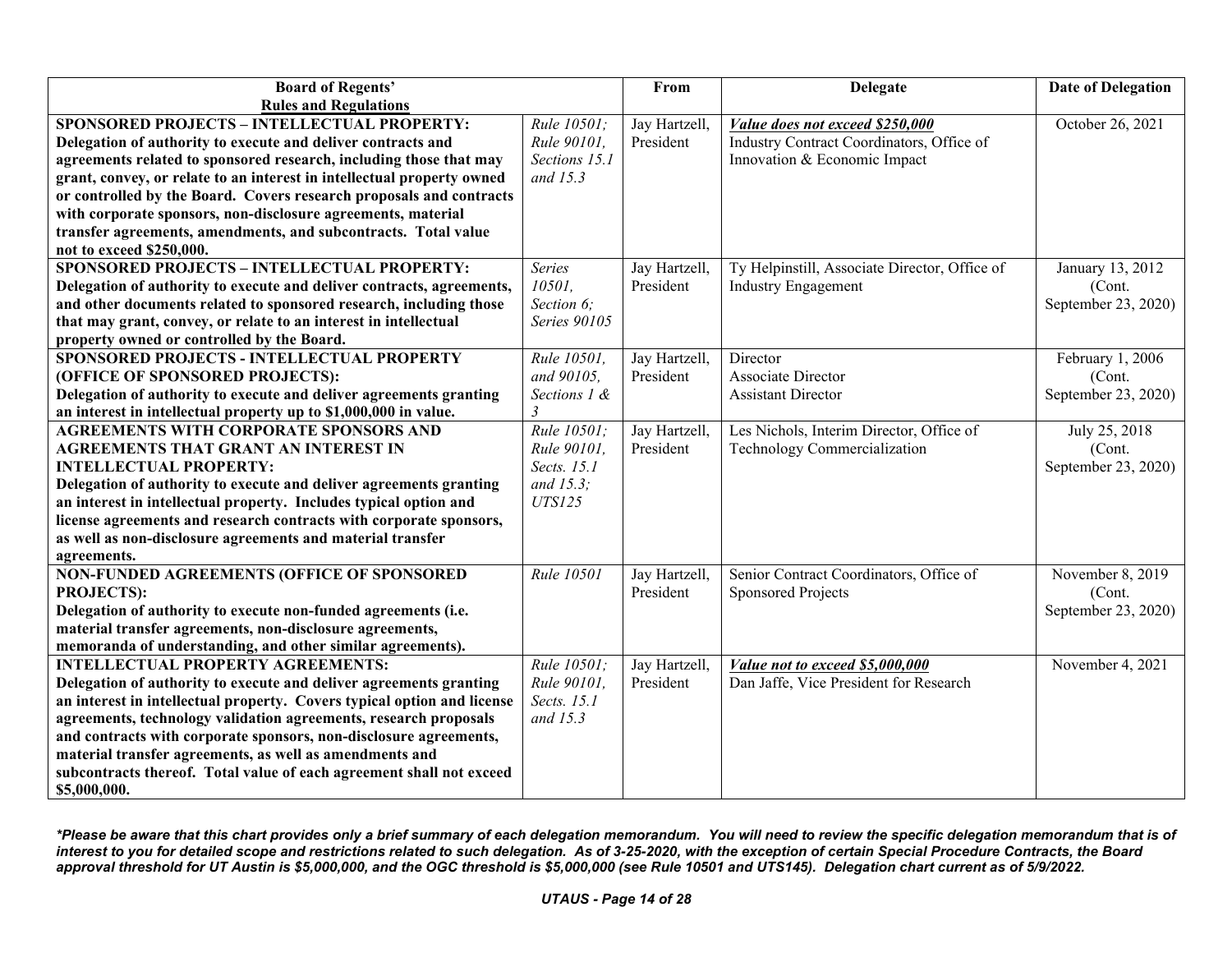| <b>Board of Regents'</b>                                                |                   | From          | <b>Delegate</b>                               | <b>Date of Delegation</b> |
|-------------------------------------------------------------------------|-------------------|---------------|-----------------------------------------------|---------------------------|
| <b>Rules and Regulations</b>                                            |                   |               |                                               |                           |
| <b>INTELLECTUAL PROPERTY AGREEMENTS:</b>                                | Rule 10501;       | Jay Hartzell, | Dr. Daniel Jaffe                              | January 16, 2016          |
| Delegation of authority to execute and deliver agreements granting      | Rule 90105.       | President     |                                               | (Cont.                    |
| an interest in intellectual property.                                   | Sects. 1 and      |               |                                               | September 23, 2020)       |
|                                                                         |                   |               |                                               |                           |
| SOFTWARE, DATA USE AND TECHNOLOGY CONTRACTS:                            | Rule 10501        | Jay Hartzell, | Up to \$1,000,000                             | January 8, 2020           |
| Delegation of authority to execute and deliver software licenses and    |                   | President     | Rogelio Anasagasti, Assistant Vice President  | (Cont.                    |
| contracts and data use and technology contracts with a value up to      |                   |               | for Procurement and Payment Services          | September 23, 2020)       |
| \$1,000,000.                                                            |                   |               |                                               |                           |
| <b>MOODY CENTER ENABLING PROJECT AGREEMENT -</b>                        | Rule 10501        | Jay Hartzell, | Darrell Bazzell, Senior Vice President and    | January 8, 2020           |
| <b>APPROVE CHANGES:</b>                                                 |                   | President     | Chief Financial Officer                       | (Cont.                    |
| Delegation of authority to approve changes to the work performed        |                   |               |                                               | September 23, 2020)       |
| by Hunt Construction under the agreement where changes to not           |                   |               |                                               |                           |
| exceed a value of the Total Project Cost. Delegation relates only to    |                   |               |                                               |                           |
| the work performed by Hunt Construction in association with             |                   |               |                                               |                           |
| Construction License Agreement dated October 10, 2019, and any          |                   |               |                                               |                           |
| amendments to the License Agreement. Section 5(c) of the                |                   |               |                                               |                           |
| <b>Construction License Agreement requires written approval for any</b> |                   |               |                                               |                           |
| changes performed by Hunt Construction.                                 |                   |               |                                               |                           |
| <b>MOODY CENTER ENABLING PROJECT AGREEMENT -</b>                        | <b>Rule 10501</b> | Jay Hartzell, | Up to \$750,000                               | January 8, 2020           |
| <b>APPROVE CHANGES:</b>                                                 |                   | President     | James Shackleford, Director, Capital Planning | (Cont.                    |
| Delegation of authority to approve changes to the work performed        |                   |               | and Construction                              | September 23, 2020)       |
| by Hunt Construction under the agreement where changes to not           |                   |               |                                               |                           |
| exceed \$750,000 funded from contingency within the Guaranteed          |                   |               |                                               |                           |
| Maximum Price Amendment. Delegation relates only to the work            |                   |               |                                               |                           |
| performed by Hunt Construction in association with Construction         |                   |               |                                               |                           |
| License Agreement dated October 10, 2019, and any amendments to         |                   |               |                                               |                           |
| the License Agreement. Section 5(c) of the Construction License         |                   |               |                                               |                           |
| Agreement requires written approval for any changes performed by        |                   |               |                                               |                           |
| <b>Hunt Construction.</b>                                               |                   |               |                                               |                           |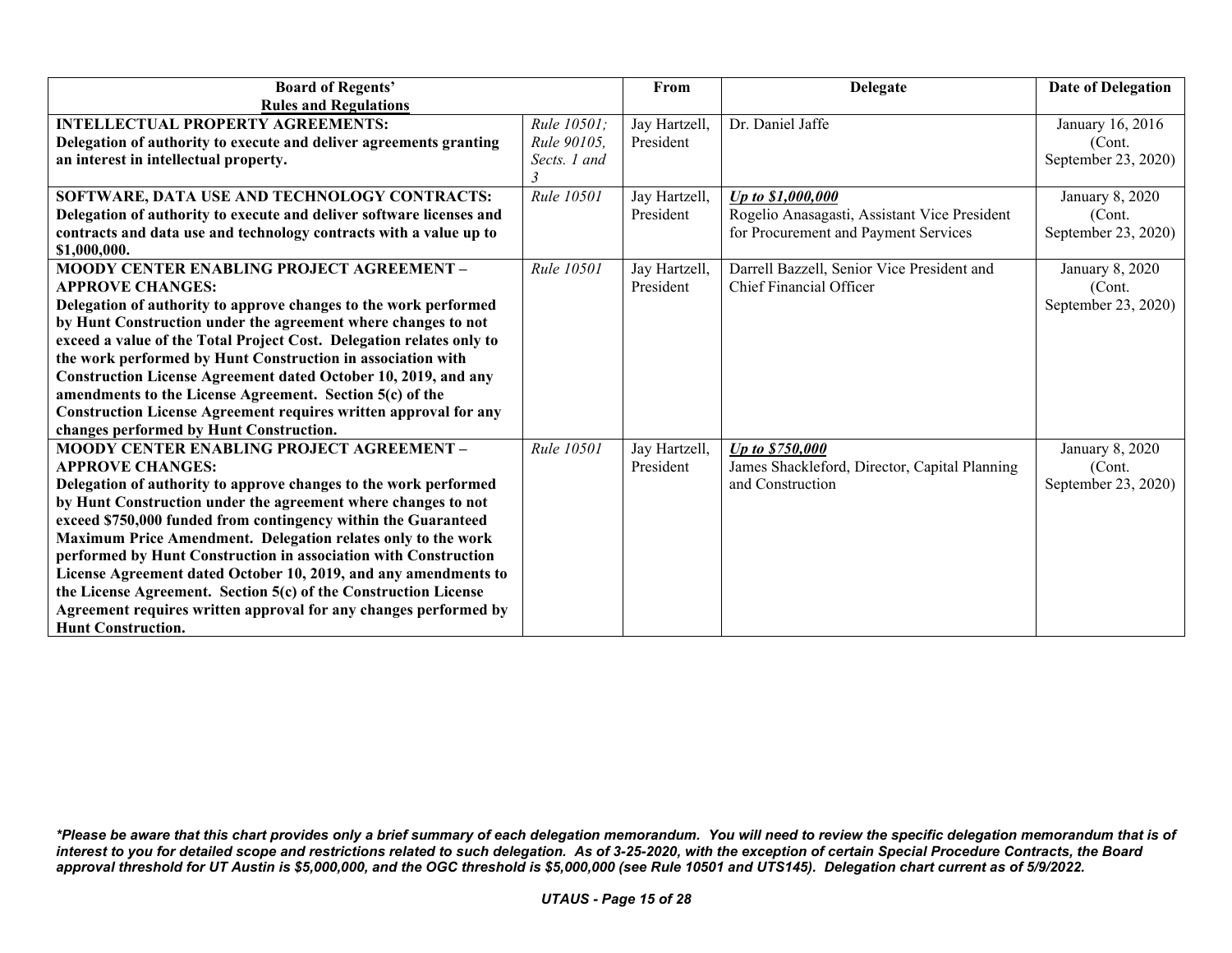| <b>Board of Regents'</b>                                                                                                                                                                                                                                                                                                                                                                                                                         |            | From                       | <b>Delegate</b>                                                                                                                                                                                                                                                                                                                                                                                                                                                                              | <b>Date of Delegation</b>     |
|--------------------------------------------------------------------------------------------------------------------------------------------------------------------------------------------------------------------------------------------------------------------------------------------------------------------------------------------------------------------------------------------------------------------------------------------------|------------|----------------------------|----------------------------------------------------------------------------------------------------------------------------------------------------------------------------------------------------------------------------------------------------------------------------------------------------------------------------------------------------------------------------------------------------------------------------------------------------------------------------------------------|-------------------------------|
| <b>Rules and Regulations</b>                                                                                                                                                                                                                                                                                                                                                                                                                     |            |                            |                                                                                                                                                                                                                                                                                                                                                                                                                                                                                              |                               |
| <b>HOTEL CONTRACTS:</b><br>Delegation of authority to execute and deliver contracts with hotels.<br>Authority extends only to contracts for hotel located in the United<br>States, related support services such as catering, and audiovisual<br>services contained within the hotel contract. When determining the<br>total value of the agreement, please add up all possible charges and                                                      | Rule 10501 | Jay Hartzell,<br>President | Not to exceed \$15,000<br>Robert Novak, Chief Financial Officer,<br>Intercollegiate Athletics                                                                                                                                                                                                                                                                                                                                                                                                | December 10, 2020             |
| fees that could be assessed.<br>The delegated authority does not allow you to sign contracts for<br>hotel and/or conference center services with a hotel and/or<br>conference center located outside of the United States of America.<br>The delegated authority is limited to signing the following contracts<br>with no changes: UT Austin's Standard Hotel Agreement with a<br>total value not to exceed \$15,000.<br><b>HOTEL CONTRACTS:</b> | Rule 10501 | Jay Hartzell,              | Not to exceed \$15,000                                                                                                                                                                                                                                                                                                                                                                                                                                                                       | May 9, 2016                   |
| Delegation of authority to execute and deliver hotel contracts.<br>Authority extends only to contracts for hotels located in the United<br>States and related support services such as catering and audiovisual<br>services contained within the hotel contract.<br>Standard Hotel Agreement with no changes and a total value not to<br>exceed \$15,000.                                                                                        |            | President                  | Eric Alan Roe, Executive Director of Center<br>for Lifelong Engineering Education, The<br>Cockrell School of Engineering<br>Melinda McGlaun, Senior Grants and Contracts<br>Specialist, The Jackson School of Geosciences<br>Terry Newman, Assistant Dean, The Jackson<br>School of Geosciences<br>Jim Dougherty, Assistant Director and<br>Financial Officer, The University of Texas<br>Libraries<br>Jennifer W. Maedgen, Senior Associate Vice<br>President, Clinical Associate Professor | (Cont.<br>September 23, 2020) |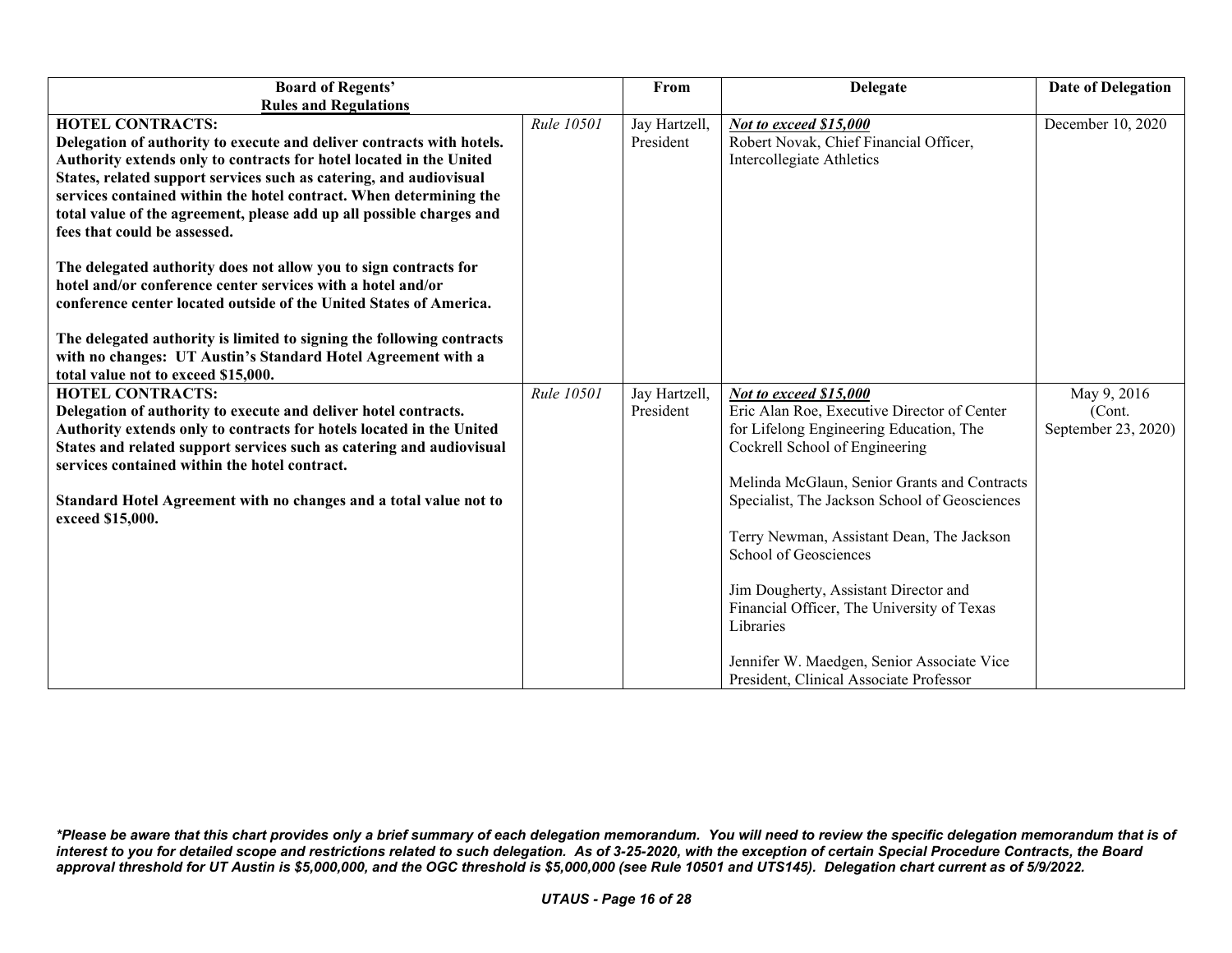| <b>Board of Regents'</b>                                               |              | From          | <b>Delegate</b>                          | <b>Date of Delegation</b> |
|------------------------------------------------------------------------|--------------|---------------|------------------------------------------|---------------------------|
| <b>Rules and Regulations</b>                                           |              |               |                                          |                           |
| HOTEL CONTRACTS - SCHOOL OF LAW:                                       | Rule 10501   | Jay Hartzell, | Not to exceed \$15,000                   | June 14, 2016             |
| Delegation of authority to execute and deliver hotel contracts.        |              | President     | Gregory J. Smith, Assistant Dean for     | (Cont.                    |
| Authority extends only to contracts for hotels located in the United   |              |               | Continuing Legal Education               | September 23, 2020)       |
| States and related support services such as catering and audiovisual   |              |               |                                          |                           |
| services contained within the hotel contract.                          |              |               |                                          |                           |
|                                                                        |              |               |                                          |                           |
| Standard Hotel Agreement with no changes and a total value not to      |              |               |                                          |                           |
| exceed \$15,000.                                                       |              |               |                                          |                           |
| <b>HOTEL CONTRACTS - JACKSON SCHOOL OF</b>                             | Rule 10501   | Jay Hartzell, | Not to exceed \$15,000                   | June 14, 2016             |
| <b>GEOSCIENCES:</b>                                                    |              | President     | Sara Sieberath, Sr. Grants and Contracts | (Cont.                    |
| Delegation of authority to execute and deliver hotel contracts.        |              |               | Specialist                               | September 23, 2020)       |
| Authority extends only to contracts for hotels located in the United   |              |               |                                          |                           |
| States and related support services such as catering and audiovisual   |              |               |                                          |                           |
| services contained within the hotel contract.                          |              |               |                                          |                           |
|                                                                        |              |               |                                          |                           |
| Standard Hotel Agreement with no changes and a total value not to      |              |               |                                          |                           |
| exceed \$15,000.                                                       |              |               |                                          |                           |
| <b>FOREIGN TRAVEL:</b>                                                 | Rule 20801   | Jay Hartzell, | Dan Jaffe, Vice President for Research   | November 5, 2021          |
| Delegation of authority to execute and approve foreign travel (for     |              | President     |                                          |                           |
| faculty members and research staff) that is to be funded from          |              |               |                                          |                           |
| accounts under your supervision. You must adopt an arrangement         |              |               |                                          |                           |
| to coordinate the approval of foreign travel requests that involve     |              |               |                                          |                           |
| multiple funding sources under the control of more than one Vice       |              |               |                                          |                           |
| President. With reference to foreign travel that is to be funded from  |              |               |                                          |                           |
| accounts that require approval by the Governor's Office, you should    |              |               |                                          |                           |
| sign for the "Agency Administrator" on the prescribed form and         |              |               |                                          |                           |
| attach a copy of this delegation letter as evidence of your authority. |              |               |                                          |                           |
| <b>FOREIGN TRAVEL EXPENDITURES:</b>                                    | Section      | Jay Hartzell, | Dr. Daniel Jaffe                         | January 16, 2016          |
| Delegation of authority to execute and approve foreign travel (for     | 660.024.     | President     |                                          | (Cont.                    |
| faculty members and research staff) that is to be funded from          | Government   |               |                                          | September 23, 2020)       |
| accounts under your supervision. With reference to foreign travel      | Code:        |               |                                          |                           |
| that is funded from accounts that require approval by the              | Article IX,  |               |                                          |                           |
| Governor's Office, you should sign for the "Agency Administrator"      | Section      |               |                                          |                           |
| on the prescribed form and attach a copy of this delegation letter as  | $5.08(i)$ ,  |               |                                          |                           |
| evidence of your authority.                                            | Appropriatio |               |                                          |                           |
|                                                                        | ns Act       |               |                                          |                           |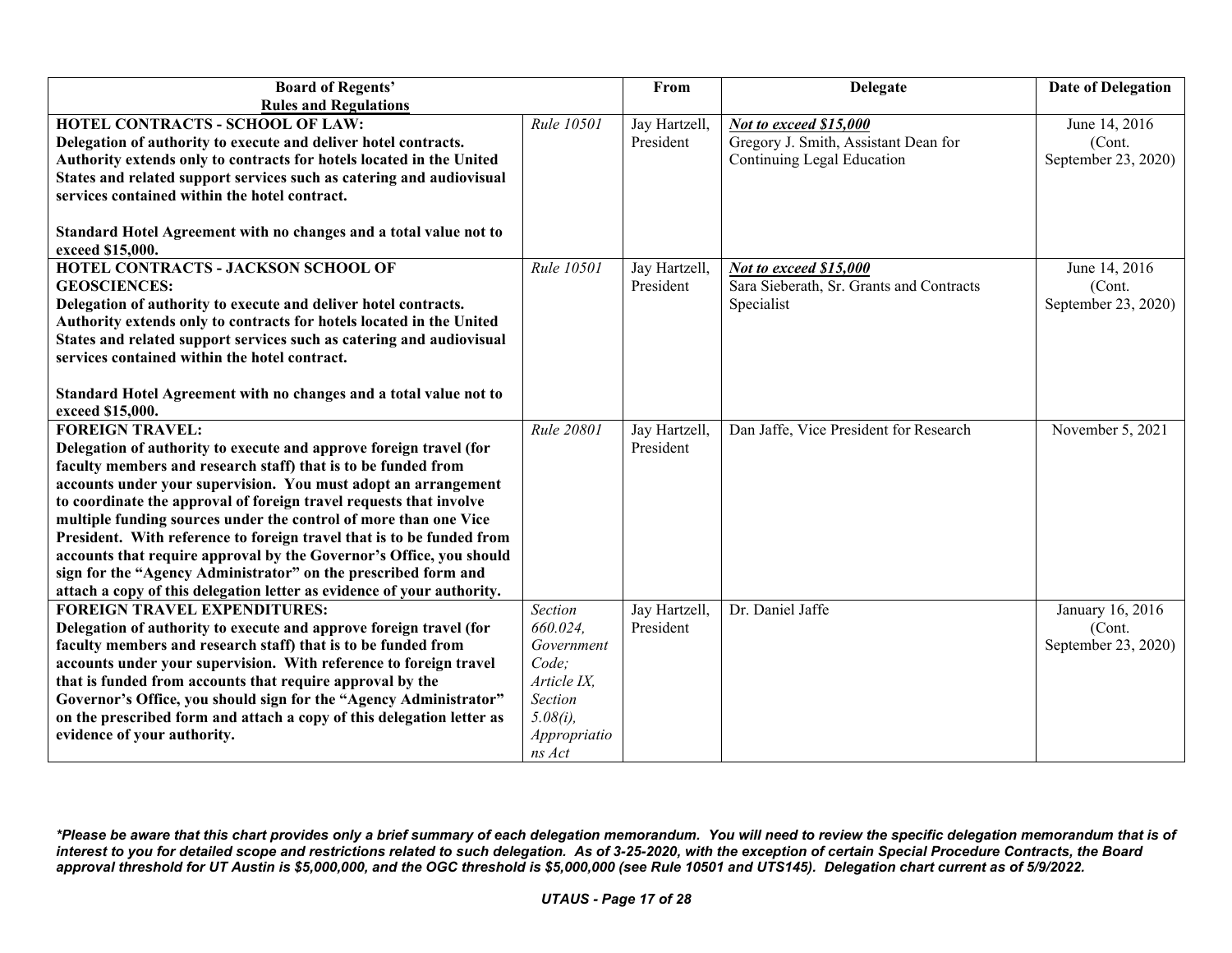| <b>Board of Regents'</b>                                              |                  | From          | <b>Delegate</b>                           | <b>Date of Delegation</b> |
|-----------------------------------------------------------------------|------------------|---------------|-------------------------------------------|---------------------------|
| <b>Rules and Regulations</b>                                          |                  |               |                                           |                           |
| <b>FOREIGN TRAVEL:</b>                                                | Section          | Jay Hartzell, | Sharon Wood, Executive Vice President and | September 15, 2021        |
| Delegation to approve foreign travel (for faculty members and         | 660.024,         | President     | Provost                                   |                           |
| research staff) that is to be funded from accounts under your         | Government       |               |                                           |                           |
| supervision. You must adopt an arrangement to coordinate the          | Code;            |               |                                           |                           |
| approval of foreign travel requests that involve multiple funding     | Article IX,      |               |                                           |                           |
| sources under the control of more than one Vice President. With       | Section          |               |                                           |                           |
| reference to foreign travel that is funded from accounts that require | $5.08(i)$ ,      |               |                                           |                           |
| approval by the Governor's Office, you should sign for the "Agency    | Appropriatio     |               |                                           |                           |
| Chief Administrator" on the prescribed form and attach a copy of      | ns Act; Rule     |               |                                           |                           |
| this delegation letter as evidence of your authority.                 | 20801            |               |                                           |                           |
| <b>FOREIGN TRAVEL:</b>                                                | Section          | Jay Hartzell, | Vice Presidents and Deans                 | February 1, 2006          |
| Delegation to approve foreign travel (for faculty members and         | 660.024,         | President     |                                           | (Cont.                    |
| research staff) that is to be funded from accounts under your         | Government       |               |                                           | September 23, 2020)       |
| supervision. With reference to foreign travel that is funded from     | Code;            |               |                                           |                           |
| accounts that require approval by the Governor's Office, you should   | Article IX,      |               |                                           |                           |
| sign for the "Agency Chief Administrator" on the prescribed form      | Section          |               |                                           |                           |
| and attach a copy of this delegation letter as evidence of your       | $5.08(i)$ ,      |               |                                           |                           |
| authority.                                                            | Appropriatio     |               |                                           |                           |
|                                                                       | ns Act           |               |                                           |                           |
| <b>EXCEPTIONS TO THE DEPARTMENT OF INFORMATION</b>                    | TAC Title 1.     | Jay Hartzell, | Jennifer W. Maedgen                       | January 27, 2016          |
| <b>RESOURCES (DIR) ACCESSIBILITY RULES (EIR):</b>                     | Ch. 213 and      | President     |                                           | (Cont.                    |
| Delegation of authority to approve exceptions to certain rules and    | Ch. 206,         |               |                                           | September 23, 2020)       |
| regulations promulgated by the Texas Department of Information        | Rule 206.70;     |               |                                           |                           |
| Resources (DIR) relating to accessibility of electronic and           | <b>UTS150</b> ;  |               |                                           |                           |
| information resources (EIR) by disabled persons.                      | System           |               |                                           |                           |
|                                                                       | Admin            |               |                                           |                           |
|                                                                       | Policies,        |               |                                           |                           |
|                                                                       | Laws, and        |               |                                           |                           |
|                                                                       | Special          |               |                                           |                           |
|                                                                       | Instructions;    |               |                                           |                           |
|                                                                       | OGC              |               |                                           |                           |
|                                                                       | <b>Bulletins</b> |               |                                           |                           |
|                                                                       | $2006 - 1$ and   |               |                                           |                           |
|                                                                       | $2009 - 1$       |               |                                           |                           |
| <b>ACADEMIC AND SCIENTIFIC COOPERATION AND</b>                        | Rule 10501,      | Jay Hartzell, | Sonia Feigenbaum, Senior Vice Provost for | June 15, 2020             |
| <b>EXCHANGE AGREEMENTS:</b>                                           | Section 2;       | President     | Global Engagement                         | (Cont.                    |
| Delegation to execute and deliver academic and scientific             | Rule 10501,      |               |                                           | September 23, 2020)       |
| cooperation and exchange agreements.                                  | Section 3.2      |               |                                           |                           |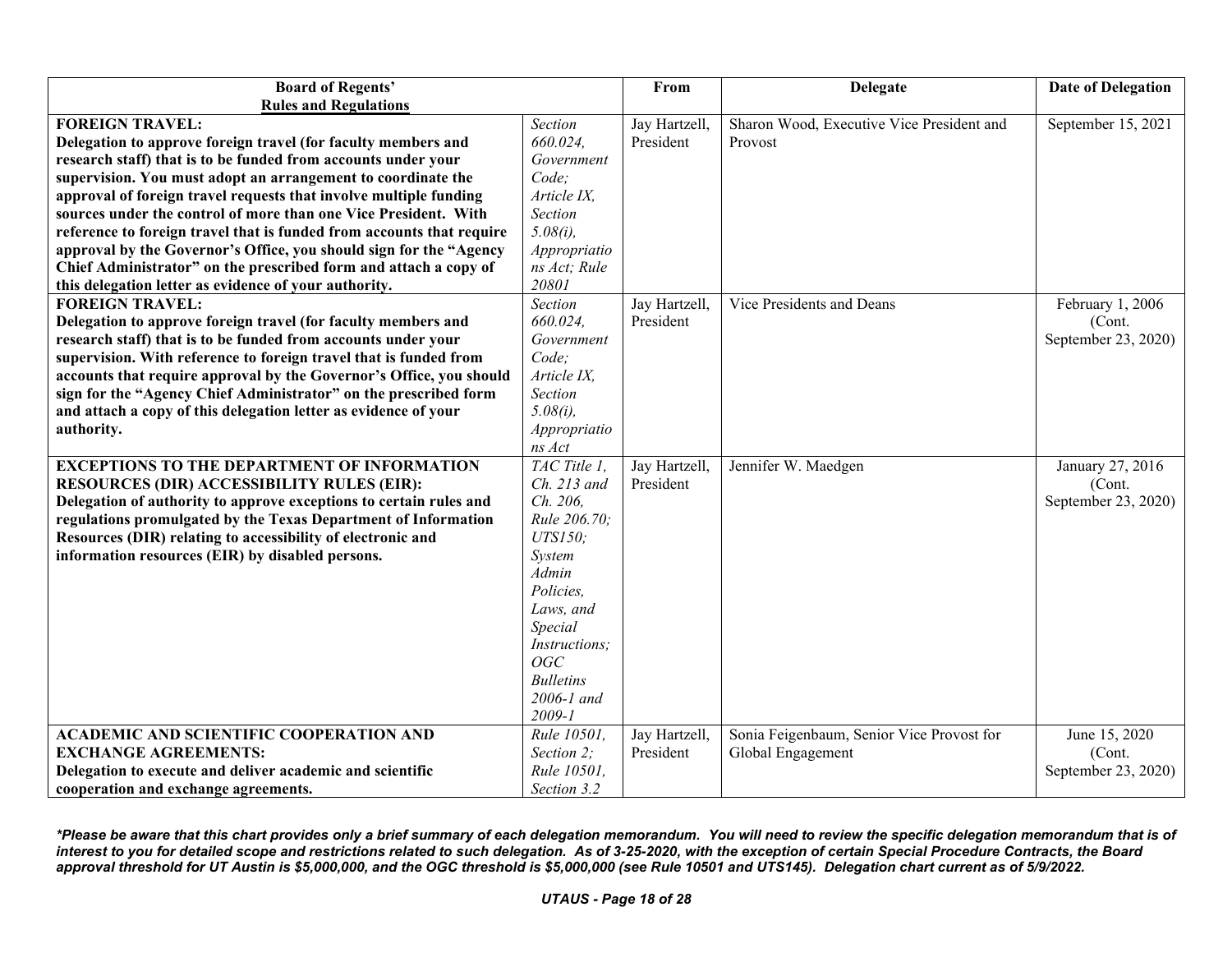| <b>Board of Regents'</b>                                               |             | From          | <b>Delegate</b>                          | <b>Date of Delegation</b> |
|------------------------------------------------------------------------|-------------|---------------|------------------------------------------|---------------------------|
| <b>Rules and Regulations</b>                                           |             |               |                                          |                           |
| <b>BANQUET EVENT ORDERS - INTERCOLLEGIATE</b>                          | Rule 10501  | Jay Hartzell, | Not to exceed \$15,000                   | December 10, 2020         |
| <b>ATHLETICS:</b>                                                      |             | President     | Robert Novak, Chief Financial Officer,   |                           |
| Delegation of authority to execute and deliver Banquet Event           |             |               | Intercollegiate Athletics                |                           |
| Orders, or an order form for hotel services, such as catering and      |             |               |                                          |                           |
| audiovisual services in regards to a hotel agreement. Such             |             |               |                                          |                           |
| agreements should have already been properly signed by a               |             |               |                                          |                           |
| University official, who has the delegated authority to sign the hotel |             |               |                                          |                           |
| agreement. Banquet Event Orders cannot be signed if the Banquet        |             |               |                                          |                           |
| Event Order contains any sentences or language which conflicts with    |             |               |                                          |                           |
| existing, signed hotel agreement. Banquet Event Orders for team        |             |               |                                          |                           |
| travel may not include the purchase of alcohol. This delegated         |             |               |                                          |                           |
| authority is limited to signing Banquet Event Order(s) of an amount    |             |               |                                          |                           |
| not to exceed \$15,000 for the routine purchase of goods and services  |             |               |                                          |                           |
| associated with team travel.                                           |             |               |                                          |                           |
| <b>BANQUET EVENT ORDERS - INTERCOLLEGIATE</b>                          | Rule 10501  | Jay Hartzell, | Not to exceed \$15,000                   | August 20, 2015           |
| <b>ATHLETICS:</b>                                                      |             | President     | Director of Operations                   | (Cont.                    |
| Delegation of authority to execute and deliver Banquet Event Orders    |             |               |                                          | September 23, 2020)       |
| or an order form for hotel services: such as catering and audiovisual  |             |               |                                          |                           |
| services in regards to a hotel agreement that has already been         |             |               |                                          |                           |
| properly signed by a University official who has the delegated         |             |               |                                          |                           |
| authority to sign the hotel agreement. Banquet Event Orders cannot     |             |               |                                          |                           |
| be signed if the Banquet Event Order contains any sentences or         |             |               |                                          |                           |
| language which conflicts with existing signed hotel agreement.         |             |               |                                          |                           |
| Banquet Event Orders for team travel may not include the purchase      |             |               |                                          |                           |
| of alcohol. The delegated authority is limited to signing Banquet      |             |               |                                          |                           |
| Event Order(s) of an amount not to exceed \$15,000 for the routine     |             |               |                                          |                           |
| purchase of goods and services associated with team travel.            |             |               |                                          |                           |
| <b>WOMEN'S ATHLETICS SPORTS EVENTS - STANDARD</b>                      | Rule 10501  | Jay Hartzell, | Christine A. Plonsky, Athletics Director | June 4, 2012              |
| <b>AGREEMENTS (INTERCOLLEGIATE ATHLETICS):</b>                         |             | President     |                                          | (Cont.                    |
| Delegation of authority to execute and deliver: (1) Standard           |             |               |                                          | September 23, 2020)       |
| Memorandum of Agreement for Women's Athletics Sports Events,           |             |               |                                          |                           |
| not to exceed \$25,000. (2) Women's Basketball Game Agreement,         |             |               |                                          |                           |
| not to exceed \$100,000.                                               |             |               |                                          |                           |
| LETTERS OF AGREEMENT--COLLEGE OF PHARMACY:                             | Rule 10501. | Jay Hartzell, | \$50,000 or less                         | June 26, 2008             |
| Delegation of authority to execute and deliver the College of          | Section 5   | President     | M. Lynn Crismon, Dean                    | (Cont.                    |
| Pharmacy standard Letter of Agreement ("Addendum to Affiliation        |             |               | Joseph M. Sosler, Assistant Dean         | September 23, 2020)       |
| Agreement"), OGC-SC94, for services in the amount of \$50,000 or       |             |               |                                          |                           |
| less.                                                                  |             |               |                                          |                           |

*<sup>\*</sup>Please be aware that this chart provides only a brief summary of each delegation memorandum. You will need to review the specific delegation memorandum that is of interest to you for detailed scope and restrictions related to such delegation. As of 3-25-2020, with the exception of certain Special Procedure Contracts, the Board approval threshold for UT Austin is \$5,000,000, and the OGC threshold is \$5,000,000 (see Rule 10501 and UTS145). Delegation chart current as of 5/9/2022.*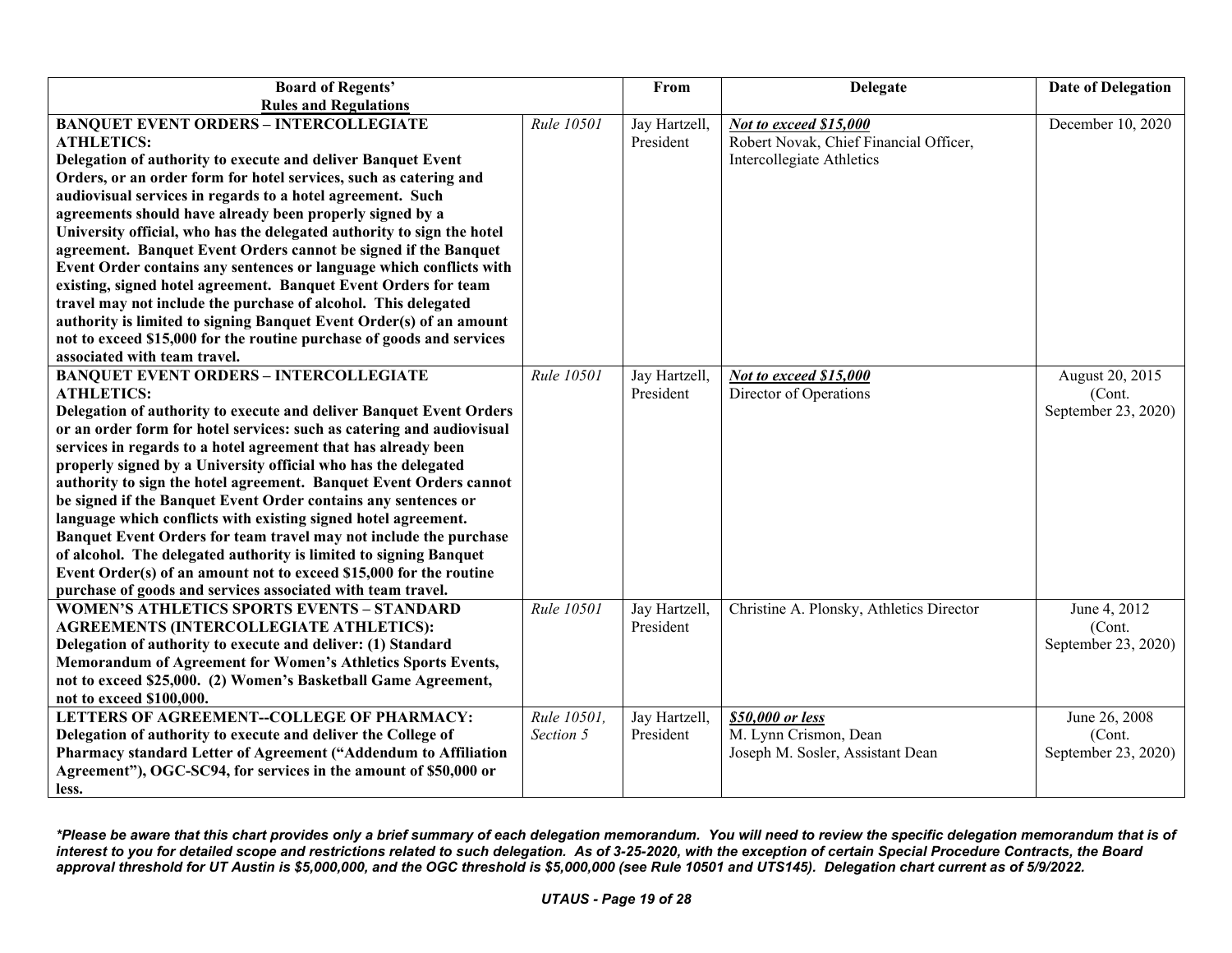| <b>Board of Regents'</b>                                              |             | From          | Delegate                                      | <b>Date of Delegation</b> |
|-----------------------------------------------------------------------|-------------|---------------|-----------------------------------------------|---------------------------|
| <b>Rules and Regulations</b>                                          |             |               |                                               |                           |
| <b>INTERAGENCY COOPERATION CONTRACTS - COLLEGE OF</b>                 | Rule 10501, | Jay Hartzell, | \$50,000 or less                              | September 9, 2008         |
| <b>PHARMACY:</b>                                                      | Section 5   | President     | M. Lynn Crismon, Dean                         | (Cont.                    |
| Delegation of authority to execute and deliver the College of         |             |               | Joseph M. Sosler, Assistant Dean              | September 23, 2020)       |
| Pharmacy the Standard Interagency Cooperation Contract (OGC-          |             |               |                                               |                           |
| SC84) in the amount of \$50,000 or less.                              |             |               |                                               |                           |
| <b>STANDARD AT&amp;T EXECUTIVE EDUCATION AND</b>                      | Rule 10501  | Jay Hartzell, | General Manager                               | July 2, 2012              |
| <b>CONFERENCE CENTER INTERAGENCY COOPERATION</b>                      |             | President     | Director of Sales and Marketing               | (Cont.                    |
| <b>CONTRACTS:</b>                                                     |             |               |                                               | September 23, 2020)       |
| Delegation of authority to execute and deliver The University of      |             |               |                                               |                           |
| Texas at Austin Standard AT&T Executive Education and                 |             |               |                                               |                           |
| <b>Conference Center Interagency Cooperation Contract (UTAUS-SC</b>   |             |               |                                               |                           |
| 19).                                                                  |             |               |                                               |                           |
| <b>FACILITY USE CONTRACTS - LADY BIRD JOHNSON</b>                     | Rule 10501  | Jay Hartzell, | <b>Less than \$10,000</b>                     | May 4, 2020               |
| <b>WILDFLOWER CENTER:</b>                                             |             | President     | Dawn Hewitt, Associate Director of            | (Cont.                    |
| Delegation of authority to execute and deliver facility use contracts |             |               | Community Engagement                          | September 23, 2020)       |
| for the Lady Bird Johnson Wildflower Center with a total value of     |             |               |                                               |                           |
| less than \$10,000.                                                   |             |               |                                               |                           |
| STANDARD AT&T EXECUTIVE EDUCATION AND                                 | Rule 10501, | Jay Hartzell, | General Manager                               | July 31, 2009             |
| <b>CONFERENCE CENTER FACILITY USE AGREEMENTS:</b>                     | Section 5:  | President     | Director of Sales and Marketing               | (Cont.                    |
| Delegation of authority to execute and deliver The University of      | Rule 80107  |               | AT&T Executive Educational and Conference     | September 23, 2020)       |
| <b>Texas at Austin Standard AT&amp;T Executive Education and</b>      |             |               | Center                                        |                           |
| <b>Conference Center Facility Use Agreements.</b>                     |             |               |                                               |                           |
| STANDARD TEXAS PERFORMING ARTS AGREEMENTS:                            | Rule 10501  | Jay Hartzell, | <b>Not to exceed \$100,000</b>                | November 24, 2020         |
| Delegation of authority to execute and deliver the two standard       |             | President     | Bob Bursey, Executive Director of Texas       |                           |
| Performance Agreements for Texas Performing Arts with a total         |             |               | Performing Arts                               |                           |
| value not to exceed \$100,000.                                        |             |               |                                               |                           |
| STANDARD TEXAS PERFORMING ARTS AGREEMENTS:                            | Rule 10501, | Jay Hartzell, | Catherine M. Kothlow, Assistant Dean, College | October 20, 2009          |
| Delegation of authority to execute and deliver two standard           | Section 5   | President     | of Fine Arts                                  | (Cont.                    |
| Performance Agreements for Texas Performing Arts (OGC-SC 96           |             |               |                                               | September 23, 2020)       |
| and OGC-SC 105).                                                      |             |               |                                               |                           |
| STANDARD MOTION PICTURE, TELEVISION AND                               | Rule 10501  | Jay Hartzell, | Emily Reagan, Vice President and Chief        | November 10, 2020         |
| PHOTOGRAPHY PERMITS:                                                  |             | President     | Marking and Communications Officer, Office    |                           |
| Delegation of authority to execute and deliver Standard Motion        |             |               | of the President                              |                           |
| Picture, Television and Photography Permits for The University of     |             |               | John A. "J. B." Bird, Director of Media       |                           |
| <b>Texas at Austin.</b>                                               |             |               | Relations, University Communications          |                           |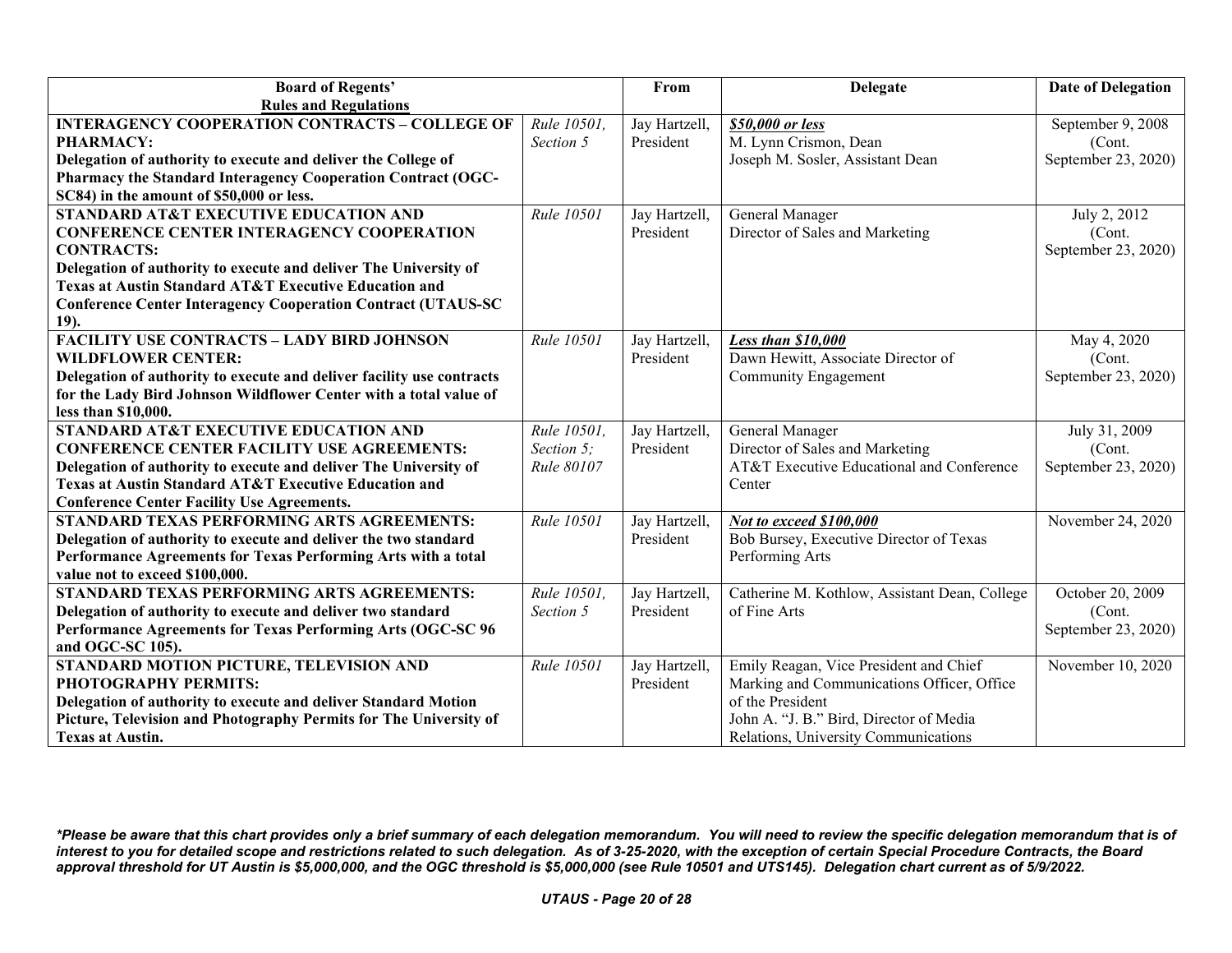| <b>Board of Regents'</b>                                             |                   | From          | <b>Delegate</b>                               | <b>Date of Delegation</b> |
|----------------------------------------------------------------------|-------------------|---------------|-----------------------------------------------|---------------------------|
| <b>Rules and Regulations</b>                                         |                   |               |                                               |                           |
| SYSTEMWIDE STANDARD CONTRACT - VISITING FACULTY                      | <b>Rule 10501</b> | Jay Hartzell, | Ward Farnsworth, Dean                         | March 21, 2013            |
| <b>AGREEMENT FORMS A AND B - SCHOOL OF LAW:</b>                      |                   | President     | Robert M. Chesney, Associate Dean             | (Cont.                    |
| Delegation of authority to execute and deliver the Systemwide        |                   |               |                                               | September 23, 2020)       |
| <b>Standard Contract - Visiting Faculty Agreement - Form A, and</b>  |                   |               | (This authority prohibits entering into an    |                           |
| <b>Systemwide Standard Contract - Visiting Faculty Agreement -</b>   |                   |               | agreement or contract with an entity located  |                           |
| Form B.                                                              |                   |               | outside of the United States of America.)     |                           |
| <b>STANDARD BEVO BUCKS MERCHANT AGREEMENTS:</b>                      | Rule 10501        | Jay Hartzell, | Not to exceed \$50,000                        | December 6, 2017          |
| Delegation of authority to execute and deliver the Division of       |                   | President     | Adriana Rojas, Director of Business Services, | (Cont.)                   |
| Housing and Food Service, standard Bevo Bucks Merchant               |                   |               | and Division of Housing & Food Service        | September 23, 2020)       |
| Agreements with a total value not to exceed \$50,000. No changes can |                   |               |                                               |                           |
| be made to the Standard Bevo Bucks Merchant Agreements               |                   |               |                                               |                           |
| template unless the change is approved by the Vice President of      |                   |               |                                               |                           |
| Legal Affairs.                                                       |                   |               |                                               |                           |
| <b>LESS-PROMINENT NAMING REQUESTS:</b>                               | Rule 80307        | Jay Hartzell, | Scott A. Rabenold, Vice President for         | October 26, 2016          |
| Approve less-prominent naming requests on behalf of The              |                   | President     | Development                                   | (Cont.                    |
| <b>University of Texas at Austin.</b>                                |                   |               |                                               | September 23, 2020)       |
| PHARMACY BOARD APPLICATIONS:                                         | Rule 10501        | Jay Hartzell, | J. Stuart Wolf, Jr., M.D., FACS and           | August 31, 2020           |
| Delegation of authority to execute and deliver applications for UT   |                   | President     | Jane C. Edmond M.D., UT Health Austin         | (Cont.                    |
| Health Austin Ambulatory Surgical Center by The University of        |                   |               | Ambulatory Surgical Center Managing Officers  | September 23, 2020)       |
| <b>Texas at Austin to the Pharmacy Board.</b>                        |                   |               |                                               |                           |
| <b>DATA AGREEMENTS AND MEMORANDA OF</b>                              | Rule 10501        | Jay Hartzell, | Kathleen Brock, Senior Director and Clinical  | March 23, 2021            |
| UNDERSTANDING FOR DUAL [SCHOOL] CREDIT:                              |                   | President     | Assistant Professor, Office of Strategy and   |                           |
| Delegation of authority to execute and deliver data agreements and   |                   |               | Policy                                        |                           |
| the dual credit memoranda of understanding, on the approved UT       |                   |               |                                               |                           |
| Austin template, with Texas high schools, Texas independent school   |                   |               |                                               |                           |
| districts, Texas charter schools, and Texas institutions of higher   |                   |               |                                               |                           |
| education.                                                           |                   |               |                                               |                           |
|                                                                      |                   |               |                                               |                           |
| Changes can be made to the data agreement template or the            |                   |               |                                               |                           |
| memoranda of understanding for dual credit only after the Office of  |                   |               |                                               |                           |
| the Vice President of Legal Affairs provides its approval.           |                   |               |                                               |                           |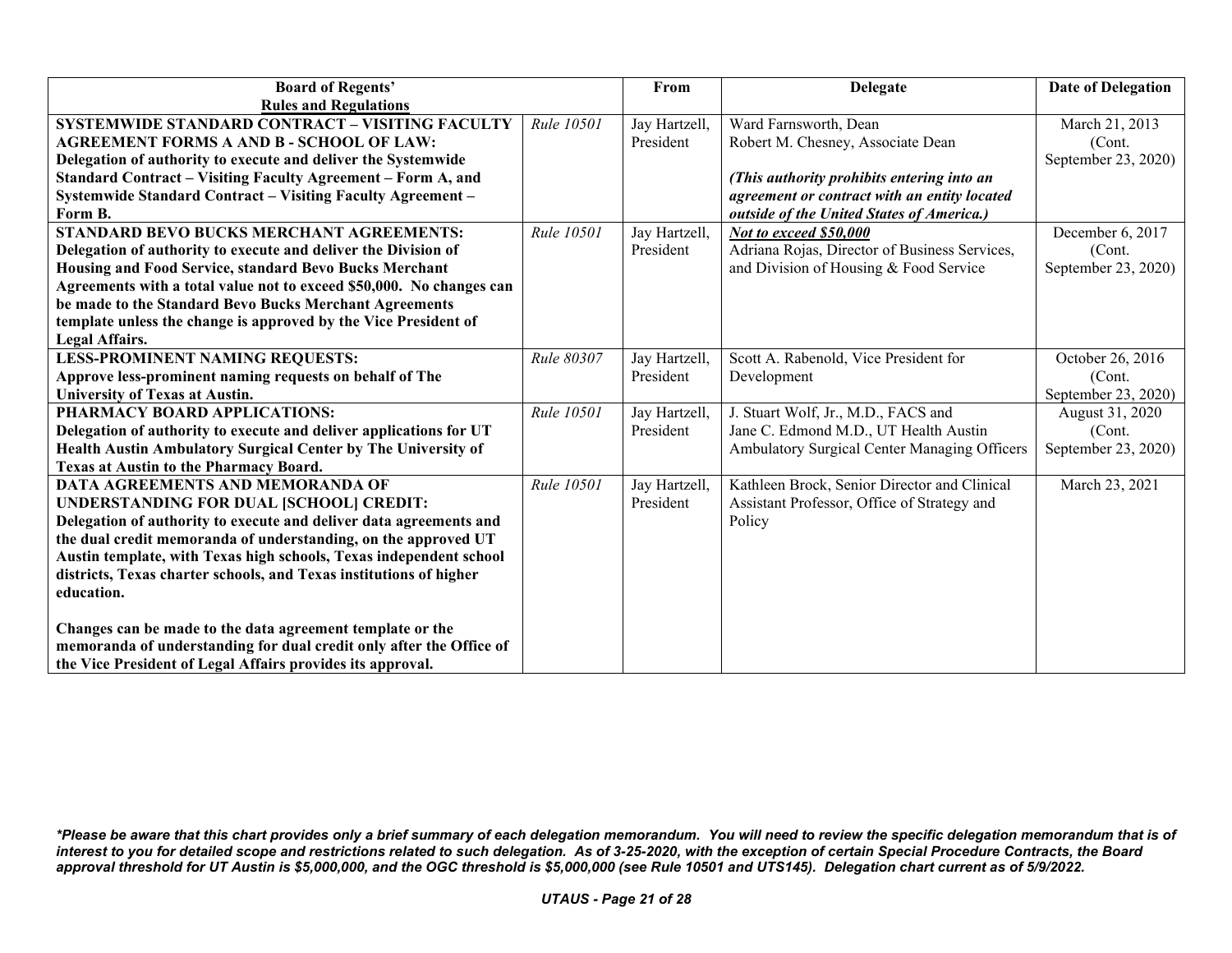| <b>Board of Regents'</b>                                                    |                                      | From          | <b>Delegate</b>                           | <b>Date of Delegation</b> |
|-----------------------------------------------------------------------------|--------------------------------------|---------------|-------------------------------------------|---------------------------|
| <b>Rules and Regulations</b>                                                |                                      |               |                                           |                           |
| FEDERAL BUREAU OF OCEAN ENERGY MANAGEMENT                                   | Rule 10501;                          | Jay Hartzell, | Dan Jaffe, Vice President for Research    | November 4, 2021          |
| (BOEM) OVERSIGHT - CONTRACTS AND OTHER                                      | Rule 70301                           | President     |                                           |                           |
| <b>DOCUMENTS:</b>                                                           |                                      |               |                                           |                           |
| Delegation of authority to execute and deliver agreements and other         |                                      |               |                                           |                           |
| documents related to real property matters subject to the Federal           |                                      |               |                                           |                           |
| Bureau of Ocean Energy Management (BOEM) oversight on behalf                |                                      |               |                                           |                           |
| of the Board of Regents of The University of Texas System.                  |                                      |               |                                           |                           |
| Authority extends to executing right of use easements, licenses and         |                                      |               |                                           |                           |
| similar documents granting right to, or interest in real property           |                                      |               |                                           |                           |
| required by BOEM as a condition to pursuing academic research, on           |                                      |               |                                           |                           |
| a form reviewed and approved by the U.T. System Office of General           |                                      |               |                                           |                           |
| Counsel (OGC). Authority also includes the authority to execute             |                                      |               |                                           |                           |
| and deliver amendments to such agreements, provided that the                |                                      |               |                                           |                           |
| amendment is approved as to legal form by the U.T. System Office of         |                                      |               |                                           |                           |
| <b>General Counsel.</b>                                                     |                                      |               |                                           |                           |
| <b>CORE FACILITIES CONTRACTS:</b>                                           | Rule 10501                           | Jay Hartzell, | Not to exceed \$25,000                    | November 4, 2021          |
| Delegation of authority to execute and deliver contracts for services       |                                      | President     | Dan Jaffe, Vice President for Research    |                           |
| provided by the university to institutions of higher education and          |                                      |               |                                           |                           |
| governmental agencies located in the United States using the                |                                      |               |                                           |                           |
| standard contract templates for services provided by a service              |                                      |               |                                           |                           |
| center. All services provided will be in accordance with service            |                                      |               |                                           |                           |
| center approved rates. The total value of each agreement shall not          |                                      |               |                                           |                           |
| exceed \$25,000.                                                            |                                      |               |                                           |                           |
| <b>CONTRACTS FOR STUDENT TRAVEL:</b>                                        | <b>Rule 10501</b>                    | Jay Hartzell, | Not to exceed \$500,000                   | November 5, 2021          |
| Delegation of authority to execute and deliver agreements for               |                                      | President     | Senior Vice Provost for Global Engagement |                           |
| student travel to international locations on approved templates.            |                                      |               | Sonia Feigenbaum                          |                           |
| Value of each agreement shall not exceed \$500,000.                         |                                      |               |                                           |                           |
|                                                                             |                                      |               |                                           |                           |
|                                                                             |                                      |               |                                           |                           |
| DELEGATIONS OF AUTHORITY FROM THE UNIVERSITY OF TEXAS SYSTEM ADMINISTRATION |                                      |               |                                           |                           |
|                                                                             | TO THE UNIVERSITY OF TEXAS AT AUSTIN |               |                                           |                           |
|                                                                             |                                      |               |                                           |                           |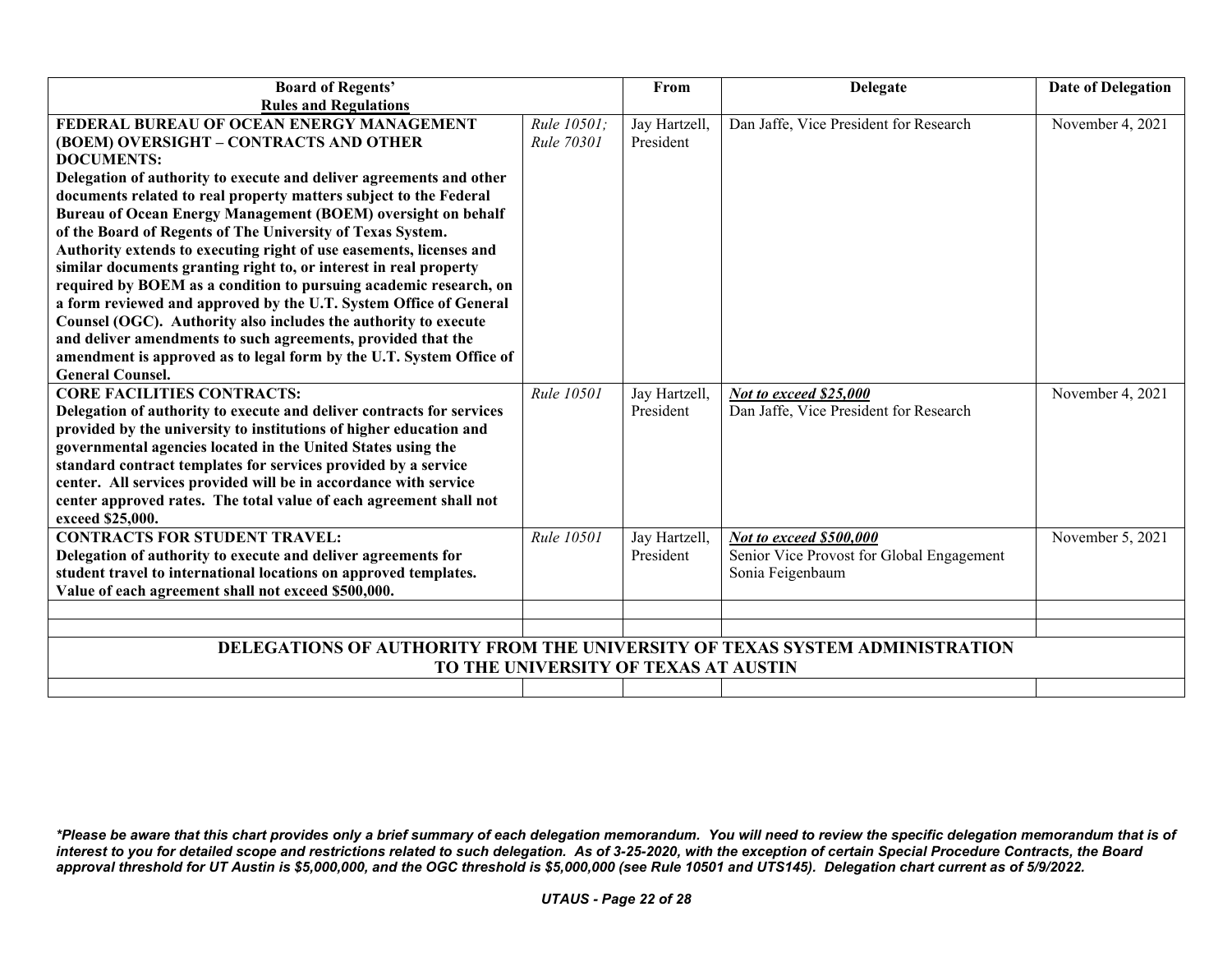| <b>Board of Regents'</b>                                                                                                                                                                                                                                                                                                                                                                                                                                                                                                                                                                                                                                                                                                                                                                                                                                                                                                                                                                                                                                                                                      |                                                        | From                                                                                        | <b>Delegate</b>                                                                                                                                                                                                                                                                                   | <b>Date of Delegation</b>                   |
|---------------------------------------------------------------------------------------------------------------------------------------------------------------------------------------------------------------------------------------------------------------------------------------------------------------------------------------------------------------------------------------------------------------------------------------------------------------------------------------------------------------------------------------------------------------------------------------------------------------------------------------------------------------------------------------------------------------------------------------------------------------------------------------------------------------------------------------------------------------------------------------------------------------------------------------------------------------------------------------------------------------------------------------------------------------------------------------------------------------|--------------------------------------------------------|---------------------------------------------------------------------------------------------|---------------------------------------------------------------------------------------------------------------------------------------------------------------------------------------------------------------------------------------------------------------------------------------------------|---------------------------------------------|
| <b>Rules and Regulations</b>                                                                                                                                                                                                                                                                                                                                                                                                                                                                                                                                                                                                                                                                                                                                                                                                                                                                                                                                                                                                                                                                                  |                                                        |                                                                                             |                                                                                                                                                                                                                                                                                                   |                                             |
| <b>AIRCRAFT - APPROVE USE OF SYSTEM-OWNED AIRCRAFT,</b><br>TXDOT LEASED AIRCRAFT, PRIVATE CHARTER AIRCRAFT:<br>Delegation of authority to approve the following uses of U. T. System<br>owned aircraft, Texas Department of Transportation (TxDOT)<br>leased aircraft and private charter aircraft:<br>a. the Executive Vice Chancellor for Business Affairs may approve<br>flights requested by Business Affairs/Chancellor units and may also<br>approve maintenance check flights;<br>b. the General Counsel to the Board of Regents may approve flights<br>with the Chancellor or members of the Board of Regents as<br>passengers; and the Executive Vice Chancellors for Academic and<br>Health Affairs may approve flights requested by Academic and<br>Health Affairs units and institutions, respectively;<br>c. the Special Assistant to the Chancellor and the delegates listed in<br>a. and b., above, may approve any flight when the initial delegate is<br>unavailable; and<br>d. the University of Texas at Austin President may only approve<br>flights requested by U. T. Austin employees. | Texas Govt.<br>Code,<br>Chapter<br>2205; Rule<br>20601 | James B.<br>Milliken,<br>Chancellor                                                         | <b>Executive Vice Chancellor for Business Affairs</b><br>Executive Vice Chancellor for Academic<br>Affairs<br>Executive Vice Chancellor for Health Affairs<br>General Counsel to the Board of Regents<br>Chief of Staff, Office of the Chancellor<br>President, The University of Texas at Austin | February 18, 2019                           |
|                                                                                                                                                                                                                                                                                                                                                                                                                                                                                                                                                                                                                                                                                                                                                                                                                                                                                                                                                                                                                                                                                                               |                                                        |                                                                                             |                                                                                                                                                                                                                                                                                                   |                                             |
| No delegate may approve a flight where he/she is a passenger.<br><b>HOLIDAY SCHEDULE:</b>                                                                                                                                                                                                                                                                                                                                                                                                                                                                                                                                                                                                                                                                                                                                                                                                                                                                                                                                                                                                                     | Rule 30201.                                            | Jonathan                                                                                    | Presidents, The University of Texas                                                                                                                                                                                                                                                               | September 1, 2010                           |
| Delegation of authority to approve annually the holiday schedule for<br>the respective institutions.                                                                                                                                                                                                                                                                                                                                                                                                                                                                                                                                                                                                                                                                                                                                                                                                                                                                                                                                                                                                          | Section 1                                              | Pruitt,<br>Executive<br>Vice<br>Chancellor<br>for<br><b>Business</b><br>Affairs             |                                                                                                                                                                                                                                                                                                   | (Cont. March 1,<br>2022)                    |
| SAS INSTITUTE, INC. SUPPLEMENTS:<br>Delegation of authority to execute and deliver "SAS Institute, Inc.<br>Supplements" in an amount not to exceed \$150,000 for software<br>ordered specifically by and for a participating institution for which<br>payment arrangements have already been made; and that contain no<br>changes to the Master License Agreement Number 40204 (UT<br>Contract Nos. 2009-040 and 2009-040-02AM) with SAS Institute,<br>Inc. dated effective December 12, 2000.                                                                                                                                                                                                                                                                                                                                                                                                                                                                                                                                                                                                                | Regents'<br>Rule 10501                                 | Jonathan<br>Pruitt,<br>Executive<br>Vice<br>Chancellor<br>for<br><b>Business</b><br>Affairs | Not to exceed \$150,000<br>UT Austin, Assistant Vice President for<br>Procurement, Contracts, and Payment Services                                                                                                                                                                                | October 4, 2018<br>(Cont. March 1,<br>2022) |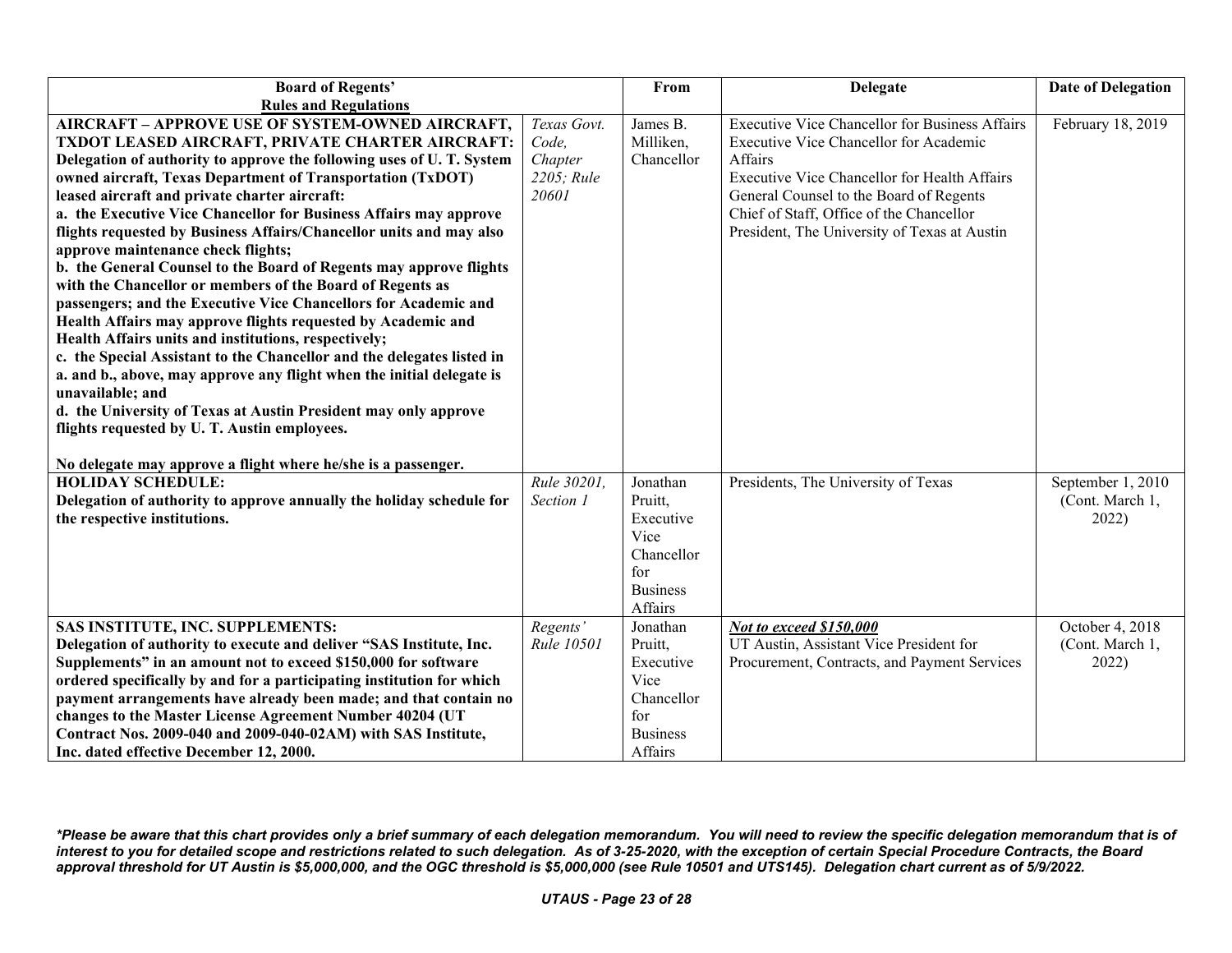| <b>Board of Regents'</b>                                                                                                                                                                                                                                                                                                                                                                                                                                                                                                                                                                                                                                                                                                                                                                                                                                                           |                                                                                                               | From                                                                                        | <b>Delegate</b>                                                               | <b>Date of Delegation</b>                      |
|------------------------------------------------------------------------------------------------------------------------------------------------------------------------------------------------------------------------------------------------------------------------------------------------------------------------------------------------------------------------------------------------------------------------------------------------------------------------------------------------------------------------------------------------------------------------------------------------------------------------------------------------------------------------------------------------------------------------------------------------------------------------------------------------------------------------------------------------------------------------------------|---------------------------------------------------------------------------------------------------------------|---------------------------------------------------------------------------------------------|-------------------------------------------------------------------------------|------------------------------------------------|
| <b>Rules and Regulations</b>                                                                                                                                                                                                                                                                                                                                                                                                                                                                                                                                                                                                                                                                                                                                                                                                                                                       |                                                                                                               |                                                                                             |                                                                               |                                                |
| <b>LANDLORD'S OR LICENSOR'S CONSENT TO</b><br>MODIFICATION OF EXISTING TELECOMMUNICATIONS<br>EQUIPMENT NOT INVOLVING THE ADDITION OF<br><b>EQUIPMENT:</b><br>Delegation of authority to execute and deliver Landlord's or<br><b>Licensor's Consent to Modification of Existing Telecommunications</b><br>Equipment. Delegate shall use without material change the template<br>letter, in conformity with the instructions attached thereto, currently<br>approved by the U.T. System Office of General Counsel (OGC), or<br>such subsequent template letter and accompanying instructions that<br>may be approved by OGC.<br>This delegation is expressly limited to the consent to modify existing<br>telecommunications equipment not involving the addition of                                                                                                                 | Rule 70301,<br>Section 4.3;<br>Rule 10501;<br>UTS 126;<br>Article III,<br>Section 51<br>Texas<br>Constitution | Jonathan<br>Pruitt,<br>Executive<br>Vice<br>Chancellor<br>for<br><b>Business</b><br>Affairs | Chief Business Officer, U. T. Austin<br>Director of Real Estate, U. T. Austin | September 15, 2020<br>(Cont. March 1,<br>2022) |
| equipment.<br>FEDERAL BUREAU OF OCEAN ENERGY MANAGEMENT<br>(BOEM) OVERSIGHT - AGREEMENTS AND OTHER<br><b>DOCUMENTS:</b><br>Delegation of authority to review, execute and deliver agreements<br>and other documents related to real property matters subject to the<br>Federal Bureau of Ocean Energy Management (BOEM) oversight on<br>behalf of the Board of Regents of The University of Texas System.<br>Authority extends to executing easements, licenses, leases and similar<br>documents granting rights to, or interest in real property required<br>by BOEM as a condition to pursuing academic research, on a form<br>reviewed and approved by the U.T. System Office of General<br>Counsel (OGC). Authority also includes the authority to execute<br>and deliver amendments to such agreements, provided that the<br>amendments are approved as to legal form by OGC. | Rule 10501;<br>Rule 70301                                                                                     | Jonathan<br>Pruitt,<br>Executive<br>Vice<br>Chancellor<br>for<br><b>Business</b><br>Affairs | Interim Vice President for Research, U.T.<br>Austin                           | September 15, 2020<br>(Cont. March 1,<br>2022) |
| <b>BUREAU OF ECONOMIC GEOLOGY (BEG) LICENSE</b><br><b>AGREEMENTS:</b><br>Delegation of authority to execute and deliver License Agreements<br>for the use of seismic data collection by the Bureau of Economic<br>Geology (BEG), on the form currently approved for such purpose by<br>the U.T. System Office of General Counsel (OGC), or such<br>subsequent form that may be approved by OGC.                                                                                                                                                                                                                                                                                                                                                                                                                                                                                    | Rule 70301,<br>Section 4.3;<br>Rule 10501;<br>UTS 126:<br>Article III,<br>Section 51<br>Texas<br>Constitution | Jonathan<br>Pruitt,<br>Executive<br>Vice<br>Chancellor<br>for<br><b>Business</b><br>Affairs | Director of Real Estate, U. T. Austin                                         | September 15, 2020<br>(Cont. March 1,<br>2022) |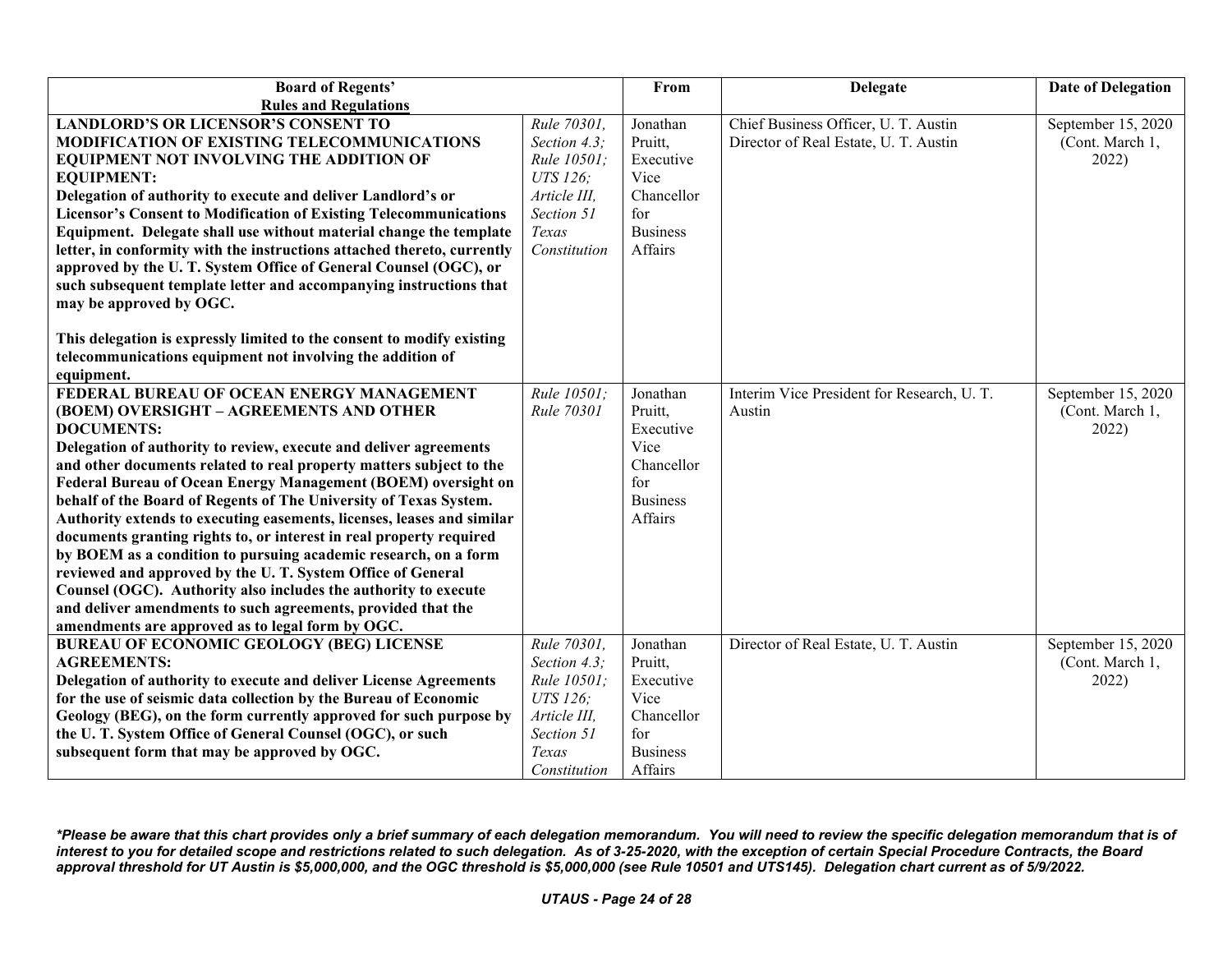| <b>Board of Regents'</b>                                             |                    | From            | <b>Delegate</b>                       | <b>Date of Delegation</b> |
|----------------------------------------------------------------------|--------------------|-----------------|---------------------------------------|---------------------------|
| <b>Rules and Regulations</b>                                         |                    |                 |                                       |                           |
| DEVINE TEST SITE USE AGREEMENTS:                                     | Rule 70301,        | Jonathan        | Director of Real Estate, U. T. Austin | September 15, 2020        |
| Delegation of authority to execute and deliver Devine Test Site Use  | Section 4.3;       | Pruitt,         |                                       | (Cont. March 1,           |
| Agreements for the use of the Devine Test Site in Medina County,     | <i>Rule 10501;</i> | Executive       |                                       | 2022)                     |
| Texas, on the standard form currently approved by the Office of      | UTS 126;           | Vice            |                                       |                           |
| General Counsel, or such subsequent for that may be approved by      | Article III,       | Chancellor      |                                       |                           |
| the Office of General Counsel.                                       | Section 51         | for             |                                       |                           |
|                                                                      | Texas              | <b>Business</b> |                                       |                           |
|                                                                      | Constitution       | Affairs         |                                       |                           |
| <b>CAMPUS LEASES - UT AUSTIN:</b>                                    | Rule 70301;        | Jonathan        | Director of Real Estate, U. T. Austin | September 15, 2020        |
| Delegation of authority to execute and deliver campus office leases. | Rule 10501;        | Pruitt,         |                                       | (Cont. March 1,           |
| (See delegation memo for defined terms, conditions and limitations.) | UTS 126;           | Executive       |                                       | 2022)                     |
|                                                                      | Article III,       | Vice            |                                       |                           |
|                                                                      | Section 51         | Chancellor      |                                       |                           |
|                                                                      | Texas              | for             |                                       |                           |
|                                                                      | Constitution       | <b>Business</b> |                                       |                           |
|                                                                      |                    | Affairs         |                                       |                           |
| <b>CAMPUS LEASES - UT AUSTIN:</b>                                    | <i>Rule 70301;</i> | Jonathan        | Chief Business Officer, U. T. Austin  | September 15, 2020        |
| Delegation of authority to execute and deliver campus office leases. | <i>Rule 10501;</i> | Pruitt,         |                                       | (Cont. March 1,           |
| (See delegation memo for defined terms, conditions and limitations.) | UTS 126;           | Executive       |                                       | 2022)                     |
|                                                                      | Article III,       | Vice            |                                       |                           |
|                                                                      | Section 51         | Chancellor      |                                       |                           |
|                                                                      | Texas              | for             |                                       |                           |
|                                                                      | Constitution       | <b>Business</b> |                                       |                           |
|                                                                      |                    | Affairs         |                                       |                           |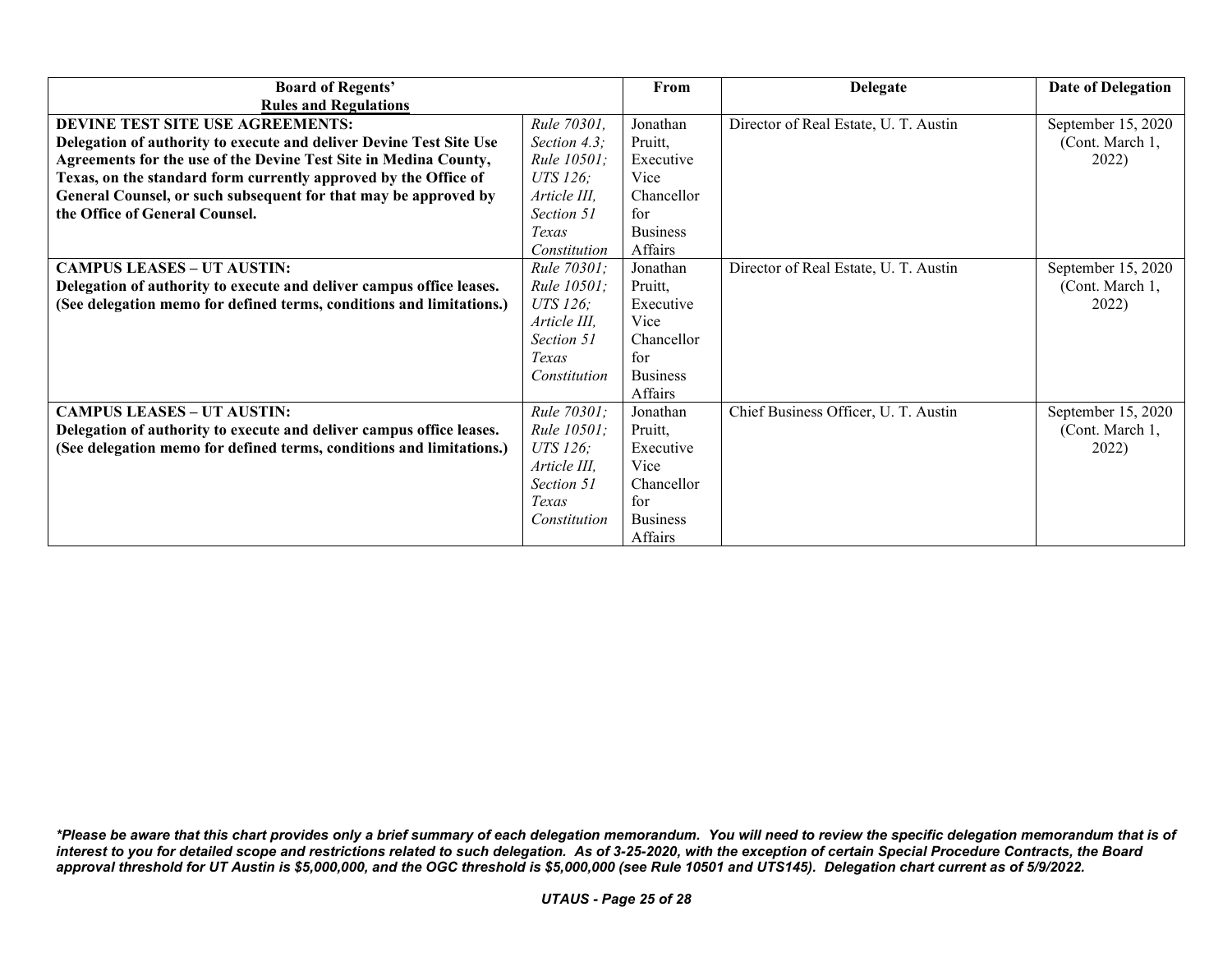| <b>Board of Regents'</b>                                             |             | From            | <b>Delegate</b>                                | <b>Date of Delegation</b> |
|----------------------------------------------------------------------|-------------|-----------------|------------------------------------------------|---------------------------|
| <b>Rules and Regulations</b>                                         |             |                 |                                                |                           |
| <b>2033 STUDENT HOUSING PROJECT:</b>                                 | Rule 10501  | Jonathan        | Darrell Bazzell, Senior Vice President and     | April 25, 2022            |
| Delegation of authority to approve and, if required, sign changes to |             | Pruitt,         | Chief Financial Officer, U. T. Austin          |                           |
| the cost and scope of work for the Project Work related to the       |             | Executive       |                                                |                           |
| development of the Project and take other actions in the capacity of |             | Vice            |                                                |                           |
| the Lessor's Designated Representative pursuant to Section           |             | Chancellor      |                                                |                           |
| 4.06(b)(ii) of the Ground Lease Agreement dated April 12, 2022 by    |             | for             |                                                |                           |
| and between the Board of Regents of The University of Texas System   |             | <b>Business</b> |                                                |                           |
| and 2033.                                                            |             | Affairs         |                                                |                           |
|                                                                      |             |                 |                                                |                           |
| In addition, authorized to approve and, if required, sign changes to |             |                 |                                                |                           |
| the allowable use(s) for the Project and take other actions in the   |             |                 |                                                |                           |
| capacity of the Lessor's Designated Representative pursuant to       |             |                 |                                                |                           |
| Section 3 of the Ground Lease Agreement dated April 12, 2022, by     |             |                 |                                                |                           |
| and between the Board of Regents of The University of Texas System   |             |                 |                                                |                           |
| and 2033.                                                            |             |                 |                                                |                           |
|                                                                      |             |                 |                                                |                           |
| (See delegation memo for additional conditions and requirements.)    |             |                 |                                                |                           |
| <b>DOBIE CENTER - PARTIAL ESCROW DRAW</b>                            | Section 5,  | Jonathan        | Business Contracts Administrator, U. T. Austin | February 17,              |
| <b>REQUEST LETTERS:</b>                                              | Escrow      | Pruitt,         |                                                | 2022                      |
| Delegation of authority to execute and deliver partial               | Agreement   | Executive       |                                                | (Cont. March 1,           |
| <b>Escrow Draw Request letters related to post-closing repairs</b>   | for         | Vice            |                                                | 2022)                     |
| by Seller, FPA4 Dobie Center, LLC, at the U.T. Austin                | Repairs and | Chancellor      |                                                |                           |
| <b>Dobie Center.</b>                                                 | License     | for             |                                                |                           |
|                                                                      | dated       | <b>Business</b> |                                                |                           |
|                                                                      | October 7,  | Affairs         |                                                |                           |
|                                                                      | 2021        |                 |                                                |                           |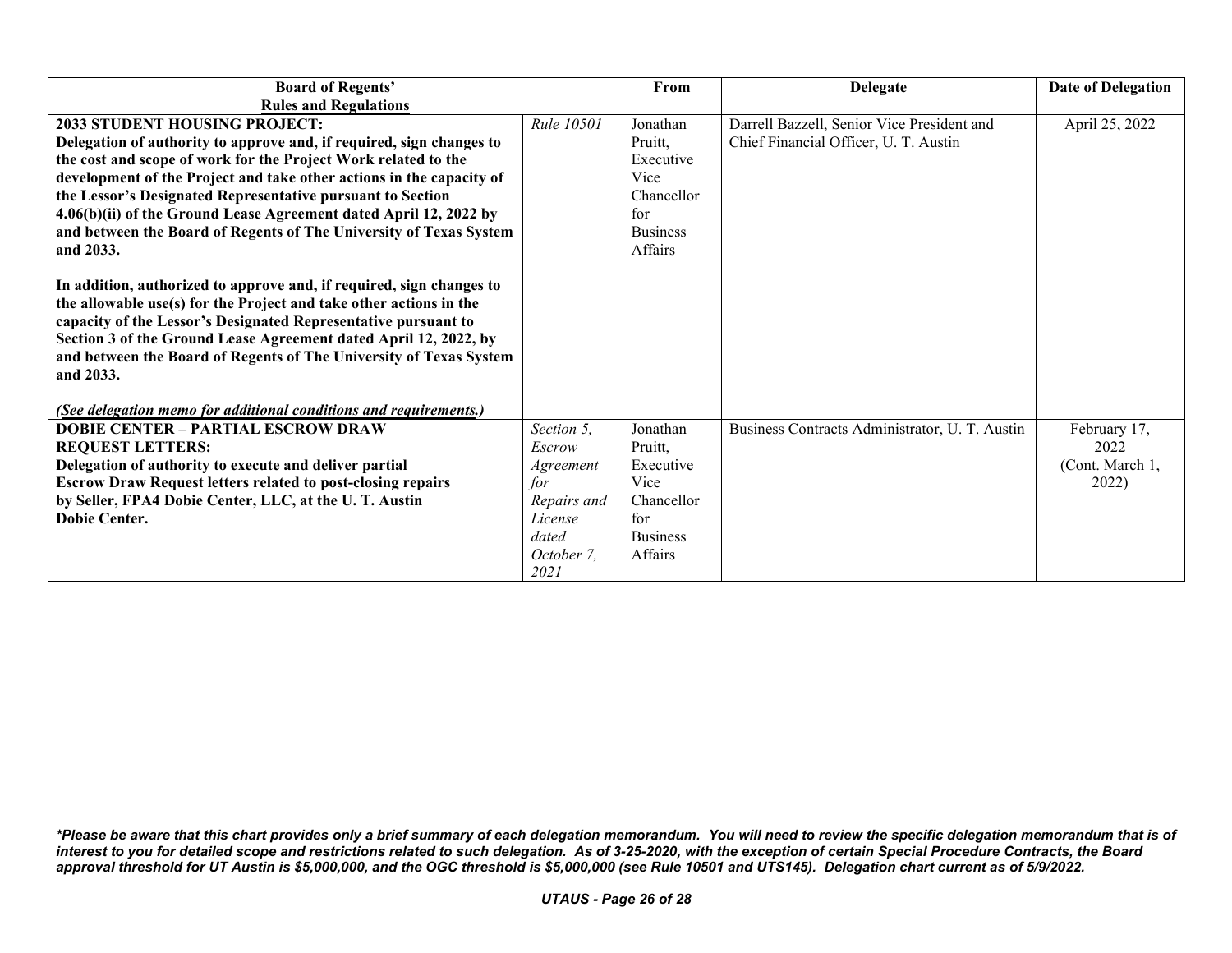| <b>Board of Regents'</b>                                                                                                                                                                                                                                                                                                                                                                                                                                                                             |                                                                       | From                                                       | Delegate                                                                        | <b>Date of Delegation</b>                      |
|------------------------------------------------------------------------------------------------------------------------------------------------------------------------------------------------------------------------------------------------------------------------------------------------------------------------------------------------------------------------------------------------------------------------------------------------------------------------------------------------------|-----------------------------------------------------------------------|------------------------------------------------------------|---------------------------------------------------------------------------------|------------------------------------------------|
| <b>Rules and Regulations</b>                                                                                                                                                                                                                                                                                                                                                                                                                                                                         |                                                                       |                                                            |                                                                                 |                                                |
| MOODY CENTER ARENA GROUND LEASE AND<br><b>INFRASTRUCTURE CONSTRUCTION LICENSE</b><br><b>AGREEMENT:</b>                                                                                                                                                                                                                                                                                                                                                                                               | Rule 10501                                                            | Jonathan<br>Pruitt,<br>Executive                           | James Shackelford, Director, Capital Planning<br>and Construction, U. T. Austin | May 5, 2021<br>(Cont. March 1,<br>2022)        |
| Delegation of authority to approve and, if required, sign changes to<br>the cost and scope of work for the Infrastructure Work and take<br>other actions in the capacity of the Licensor's Designated<br>Representative pursuant to Section 5.(g)(ii) of the Construction<br>License Agreement dated October 10, 2019, by and between the<br>Board of Regents of The University of Texas System and ArenaCo.                                                                                         |                                                                       | Vice<br>Chancellor<br>for<br><b>Business</b><br>Affairs    | Michael Uyeda, Associate Director, Capital<br>Project Management, U. T. Austin  |                                                |
| In addition, authorized to approve and, if required, sign changes to<br>the scope of work for the Moody Center Arena and take other<br>actions in the capacity of the Lessor's Designated Representative<br>pursuant to Section 4.07(b)(ii) of the Second Amended and Restated<br>Ground Lease Agreement by and between the Board of Regents of<br>The University of Texas System and ArenaCo dated as of December<br>30, 2019.<br>(See delegation memo for additional conditions and requirements.) |                                                                       |                                                            |                                                                                 |                                                |
| <b>FACILITY USE AGREEMENTS FOR SPECIAL USE</b><br><b>FACILITIES:</b><br>Delegation of authority to execute and deliver Facility Use<br>Agreements. (See delegation memo for defined terms, conditions<br>and limitations.)                                                                                                                                                                                                                                                                           | Rule 80106;<br>Rule 70301;<br>Rule 10501;<br>UTS 126:<br>Article III. | Jonathan<br>Pruitt.<br>Executive<br>Vice<br>Chancellor     | Business Contracts Administrator, U. T. Austin                                  | September 15, 2020<br>(Cont. March 1,<br>2022) |
|                                                                                                                                                                                                                                                                                                                                                                                                                                                                                                      | Section 51<br>Texas<br>Constitution                                   | for<br><b>Business</b><br>Affairs                          |                                                                                 |                                                |
| APPLICATION FOR UT USE OF SPG ARBOR WALK, L.P.:<br>Delegation of Authority to execute and deliver all Applications to be<br>filed with the City of Austin pertaining to the use of 46 acres by SPG<br>Arbor Walk, L.P. under a lease dated effective December 1, 2003<br>and documents related to such applications. Application that the<br><b>Executive Director of Real Estate is authorized to execute and</b><br>deliver by Board action on November 12, 2003.                                  | Rule 10501.<br>Section 6                                              | U.T.<br>System,<br>Executive<br>Director of<br>Real Estate | U.T. Austin, Campus Director of Real Estate                                     | May 11, 2005                                   |